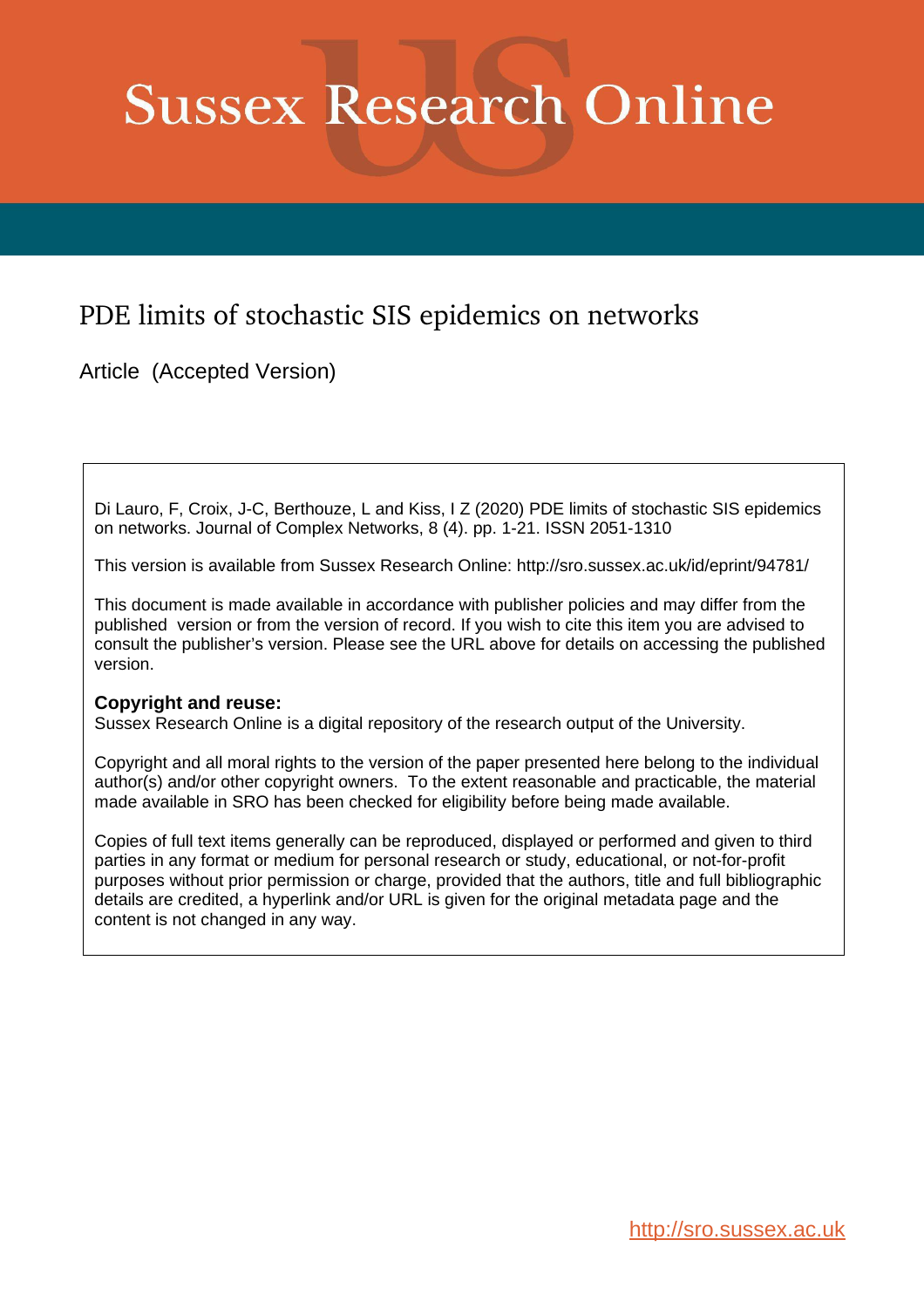# PDE-limits of stochastic SIS epidemics on networks

F. Di Lauro<sup>1</sup>, J.-C. Croix<sup>1</sup>, L. Berthouze<sup>2</sup>, I.Z. Kiss<sup>1</sup>

<sup>1</sup> Department of Mathematics, University of Sussex, Falmer, BN1 9QH, UK <sup>2</sup> Department of Informatics, University of Sussex, Falmer BN1 9QH, UK

#### 2nd October 2020

#### Abstract

Stochastic epidemic models on networks are inherently high-dimensional and the resulting exact models are intractable numerically even for modest network sizes. Mean-field models provide an alternative but can only capture average quantities, thus offering little or no information about variability in the outcome of the exact process.

In this paper we conjecture and numerically demonstrate that it is possible to construct PDE-limits of the exact stochastic SIS epidemics on Regular, Erdős-Rényi, Barabási-Albert networks and lattices.

To do this we first approximate the exact stochastic process at population level by a Birthand-Death process (BD) (with a state space of  $O(N)$  rather than  $O(2^N)$ ) whose coefficients are determined numerically from Gillespie simulations of the exact epidemic on explicit networks. We numerically demonstrate that the coefficients of the resulting BD process are densitydependent, a crucial condition for the existence of a PDE limit.

Extensive numerical tests for Regular, Erd˝os-R´enyi, Barab´asi-Albert networks and lattices show excellent agreement between the outcome of simulations and the numerical solution of the Fokker-Planck equations. Apart from a significant reduction in dimensionality, the PDE also provides the means to derive the epidemic outbreak threshold linking network and disease dynamics parameters, albeit in an implicit way. Perhaps more importantly, it enables the formulation and numerical evaluation of likelihoods for epidemic and network inference as illustrated in a fully worked out example.

Keywords: Epidemics, Networks, Inference, PDEs, Fokker-Planck

### 1 Introduction

An epidemic is a complex phenomenon that arises from a pathogen spreading over the contact structure of a population. Similar spreading phenomena occur in various disciplines, from biology and social sciences to engineering. Unsurprisingly, much modelling effort has been put into studying spreading processes on networks, as they offer a natural framework to mimic real-life contact patterns [\[3\]](#page-19-0) and the important heterogeneities within these. The use of networks is extremely intuitive with each individual encoded as a node, and all its contacts (to other individuals) as links. Unfortunately, the resulting exact probabilistic model does not scale well with the size of the network, N. Even when relatively simple models, such as susceptible-infected (SI) or susceptibleinfected-susceptible (SIS), are considered, the exact model has  $2^N$  equations, which quickly becomes intractable.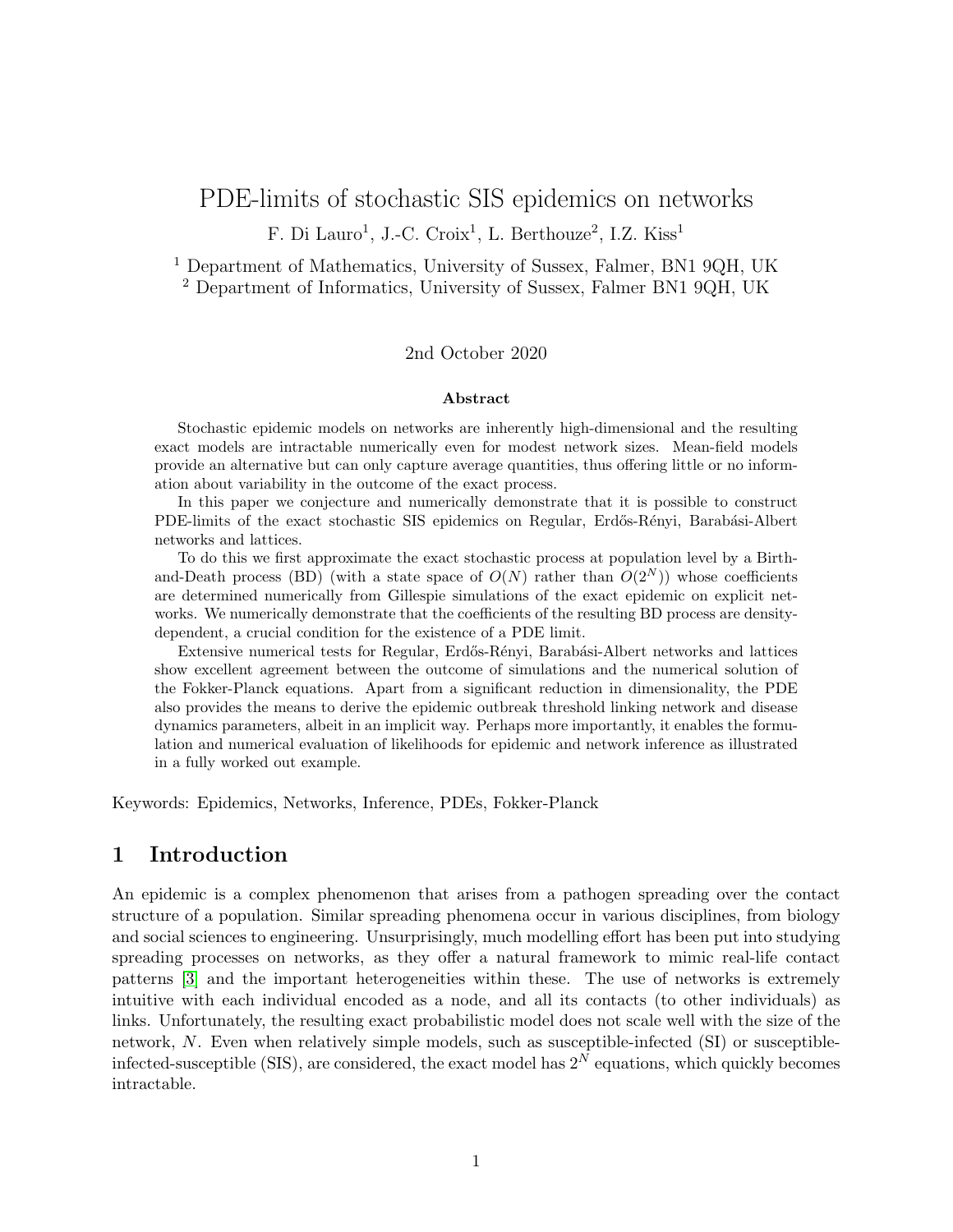To address the difficulty posed by high dimensionality, mathematical descriptions often focus on population-level statistics (e.g. expected number of infected people at any given time). This has led to a number of so-called mean-field models [\[22,](#page-20-0) [33,](#page-20-1) [32\]](#page-20-2), offering a good first approximation of the evolution of some population-level or averaged quantities. These include pairwise models based on moment closure techniques [\[21,](#page-20-3) [22\]](#page-20-0), effective-degree [\[25\]](#page-20-4), edge-based-compartmental [\[28\]](#page-20-5) models and even PDE models [\[37\]](#page-21-0). All such mean-field models share a number of caveats [\[36\]](#page-21-1). For example, (i) in general the agreement between these and the exact stochastic model breaks down close to the epidemic threshold, (ii) there are very few cases where it is possible to prove mathematically that the mean-field model is the limit of the exact stochastic process (this has only been done for SIR epidemics and configuration networks [\[8,](#page-19-1) [19\]](#page-20-6)) and (iii) they give no estimate of the variability observed in the exact process. It is also well-known that such mean-field models only work for a limited class of networks; epidemics on clustered networks are not well-understood, except for idealised clustered networks, i.e. networks with non-overlapping triangles or other clusteringinducing subgraphs.

There are ongoing efforts to try to understand and answer rigorous mathematical questions when it comes to analyse or approximate dynamical processes on networks, see [\[34\]](#page-20-7) for a recent summary. Progress in this area is usually achieved by bringing in and combining results and techniques from different areas of mathematics. One particularly promising prospect for SIS epidemics on networks is to consider them as Birth-and-Death (BD) processes. In a recent paper [\[9\]](#page-19-2), we conjectured and confirmed numerically that SIS epidemics are well captured by BD processes, whose rates encode characteristics of both the network structure and the epidemic dynamics. This was tested on Regular, Erdős-Rényi and Barabási-Albert networks. This choice was motivated by the intuition that epidemic spread is driven by the 'birth' of new infected nodes. However, this occurs at a rate which is proportional to the number of S-I (active) links, and these are readily observable during explicit stochastic simulations of the epidemic on networks.

In this paper we build on the above observation and take the next natural step, that is, to consider the large  $N$  limit of the BD process, i.e., the one-dimensional PDE (Fokker-Planck equation). We extend the repertoire of network models and consider Regular, Erdős-Rényi and Barabási-Albert networks and 2D lattices with periodic boundary conditions and show that the resulting rates in the BD process are density-dependent such that the limit is well defined in the sense of [\[20\]](#page-20-8). We compute the rates numerically and also provide a parametric form for them (with the exception of the lattice). We show that the resulting PDE agrees well with the output of explicit simulations of stochastic epidemics on networks. The existence of the PDE limit has multiple advantages. First, it reduces further the dimensionality of the system. Second, it gives us the opportunity to compute an epidemic threshold even in an implicit form. Finally, it provides the means to get a handle on the variability of the stochastic process with the solution of the PDE providing a likelihood that can computed cheaply and efficiently for inference purposes. Finally, the good agreement between the PDE and the exact process provides further evidence that the BD model may indeed serve as a valid approximation of the exact process (the relation between the exact, BD and PDE-limit model is illustrated in figure [1\)](#page-3-0) and that a formal proof of this observation may be possible.

This paper is structured as follows. In Section [2](#page-3-1) we briefly outline the Birth-and-Death approximation of SIS epidemics as in [\[9\]](#page-19-2). In Section [3](#page-5-0) we numerically test and prove that the conditions for the existence of the PDE limit, as  $N \to \infty$ , are met for different network topologies and epidemic parameters. We then show that the solutions of the partial differential equations agree well with the empirical distributions based on simulations of the true process. In Section [4](#page-14-0) we draw some conclusions and outline further research directions.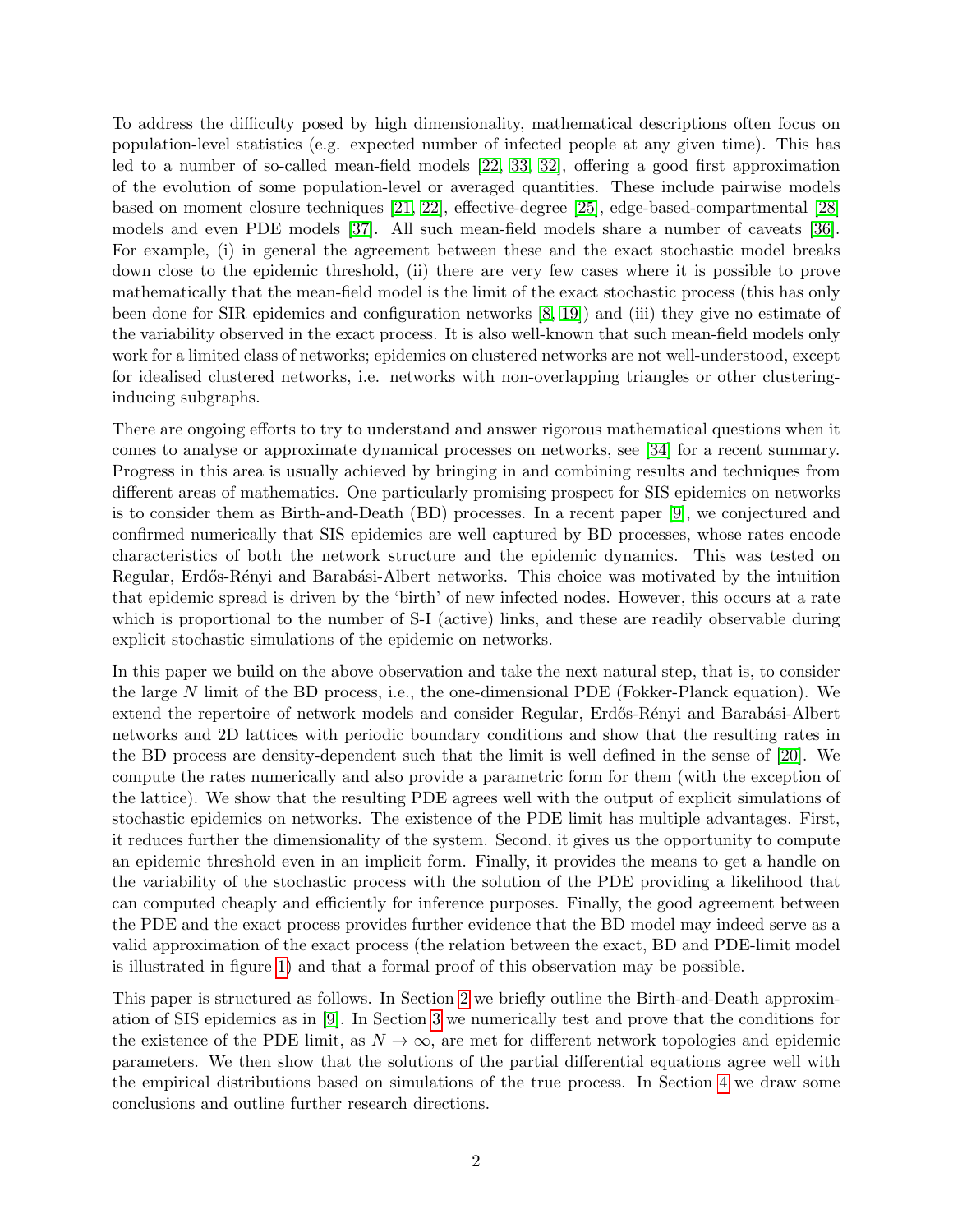<span id="page-3-0"></span>

Figure 1: Schematic illustration of various approximations of the exact stochastic SIS epidemics on networks. The PDE limit comes as a result, and further confirms the validity, of the Birth-Death approximation conjectured in [\[9\]](#page-19-2).

#### <span id="page-3-1"></span>2 Methods

#### 2.1 Birth-and-Death Approximation of SIS Epidemics

We briefly describe the model proposed in [\[9\]](#page-19-2) which conjectured that exact stochastic SIS epidemics on networks can be approximated by BD processes. A standard SIS model on an undirected unweighted network  $\mathcal G$  with N nodes is considered, where each node is either susceptible (S) or infected (I). Infected nodes spread infection to their neighbours with constant per-link rate  $\tau$  and recover with rate  $\gamma$  (independently of the network). This stochastic process results in a continuous time Markov chain on a state space of cardinality  $2^N$ , which forbids analysis even for relatively small values of N. Instead, we consider the population-level count of infected nodes, defined as  $k(t) = \sum_{i=1}^{N} \mathcal{I}_i(t)$ , where  $\mathcal{I}_i$  is an indicator function equal to 1 if node *i* is infected at time *t* and 0 otherwise.  $k(t) \in [0, N]$ , where  $k(t) = 0$  indicates the state where no infection is present in the network. Given the stochasticity of the process,  $k(t)$  is itself a random variable taking values on state space of cardinality  $(N + 1)$ . This reduction in dimensionality makes computations much more tractable. We note that each time an infection/recovery occurs, the value of  $k(t)$  changes by discrete jumps of size  $\pm 1$ , respectively. This has led to the conjecture [\[9\]](#page-19-2) that the population-level count process can be approximated by a Birth-and-Death process, governed by the following master equation:

<span id="page-3-2"></span>
$$
\dot{p}_k(t) = a_{k-1}p_{k-1}(t) + c_{k+1}p_{k+1}(t) - (a_k + c_k)p_k(t),\tag{1}
$$

where  $p_k(t)$  is the probability of having k infected nodes at time t,  $c_k = \gamma k$  is the global recovery rate when k nodes are infected, and  $a_k$  is the rate at which the population goes from k to  $k + 1$ infected individuals.

The approximation is exact in the case of complete or fully connected networks, where the  $a_k$  rates are given by the expression  $a_k = \tau k(N - k)$ . In the general case, the  $a_k$ 's are random variables themselves, since the rates at which infections happen are the product of  $\tau$  times the total number of S − I links in the network, a random variable itself that reflects the topology of the network and the way in which the epidemic positions the  $k$  infected nodes on the network. This means that the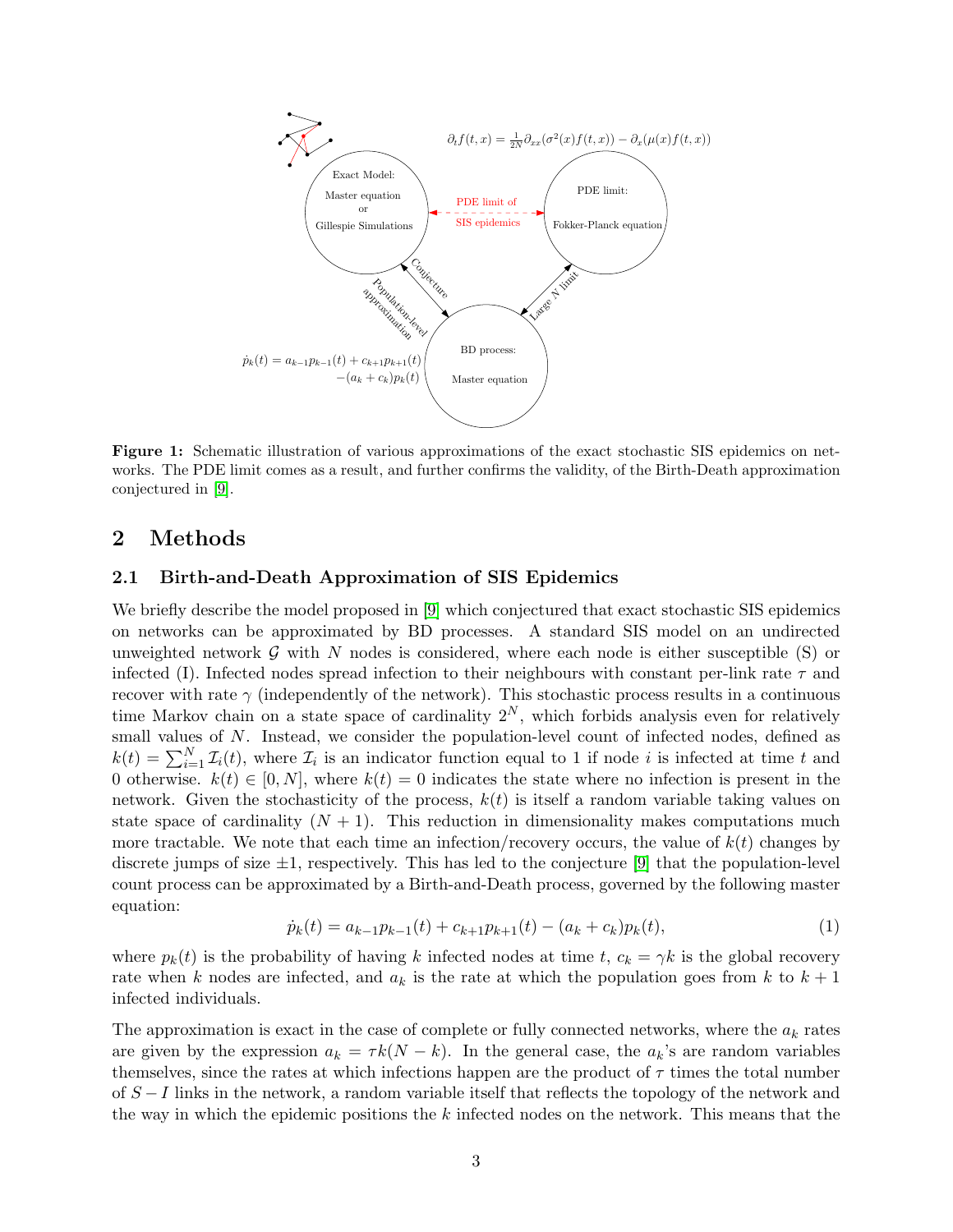epidemic at population-level is not Markovian, making an exact treatment much more difficult and still out of reach.

However, by using the master equation, we can recast this process as a Markovian one using a suitable approximation of each rate  $a_k$ . A natural proposal is a quantity that captures the average rate of infection, weighted by the time spent in the observed states, that is:

<span id="page-4-2"></span>
$$
a_k = \frac{\tau \sum_{\xi_k} \xi_k t_{\xi_k}}{\sum_{\xi_k} t_{\xi_k}},\tag{2}
$$

where  $\xi_k$  are the observed counts of the number of S-I links on the network when k infected nodes are present and and  $t_{\xi_k}$  is the lifetime of this particular state. This quantity is responsible for driving the epidemic: The higher the number of S-I links, the larger the rate of generating more infected nodes. The  $a_k$ 's can be obtained by averaging over many realisations of the epidemic on different realisations of networks from the same family. This can also be interpreted as averaging out stochasticity at link-level and transferring it to population-level. Hence, the variability in epidemic paths will be due to the stochasticity of the master equation itself, guaranteeing the Markov property of the Birth-Death process. The solution of equation [\(1\)](#page-3-2) with these proposed rates has been shown to be in excellent agreement with the average from many simulations for various network models and epidemic parameters [\[9\]](#page-19-2).

#### 2.2 Fokker Planck equation as a limit of the Birth-Death process

Master equation [\(1\)](#page-3-2) can be used as a starting point to build its continuous (in space) limit, i.e., the Fokker-Planck equation [\[14,](#page-19-3) [22\]](#page-20-0). The idea is to approximate the solution  $p_k(t)$  by considering it as a discretisation of a continuous function  $f(t, x)$  in the interval [0, 1], defined as

$$
f\left(t, x = \frac{k}{N}\right) = p_k(t).
$$

For the large N limit to exist, it is known  $[22, 24, 11, 31, 4]$  $[22, 24, 11, 31, 4]$  $[22, 24, 11, 31, 4]$  $[22, 24, 11, 31, 4]$  $[22, 24, 11, 31, 4]$  that the rates of the master equation need to satisfy the following density-dependence condition (with a slight abuse of notation):

<span id="page-4-0"></span>
$$
\frac{a(k)}{N} = A\left(\frac{k}{N}\right), \qquad \frac{c(k)}{N} = C\left(\frac{k}{N}\right),\tag{3}
$$

where A and C are not necessarily the same functions as  $a$  and  $c$ . It is worth noting that condition [\(3\)](#page-4-0) is not guaranteed to hold for every network model, and must therefore be validated on networks of interest.

In the density-dependent case, it can be shown [\[22,](#page-20-0) [31,](#page-20-10) [4\]](#page-19-5) that  $f(t, x)$  satisfies the following forward Fokker-Planck equation:

<span id="page-4-1"></span>
$$
\partial_t f(t,x) = \frac{1}{2N} \partial_{xx} (\sigma^2(x) f(t,x)) - \partial_x (\mu(x) f(t,x)), \tag{4}
$$

with initial condition  $f(0, x) = \delta(x - x_0)$ , where the diffusion coefficient  $\sigma^2(x)$  and the drift  $\mu(x)$ are related to the  $a_k$  and  $c_k$  rates via:

$$
\sigma^{2}(x) = \frac{1}{N}(A(x) + C(x)), \n\mu(x) = A(x) - C(x).
$$
\n(5)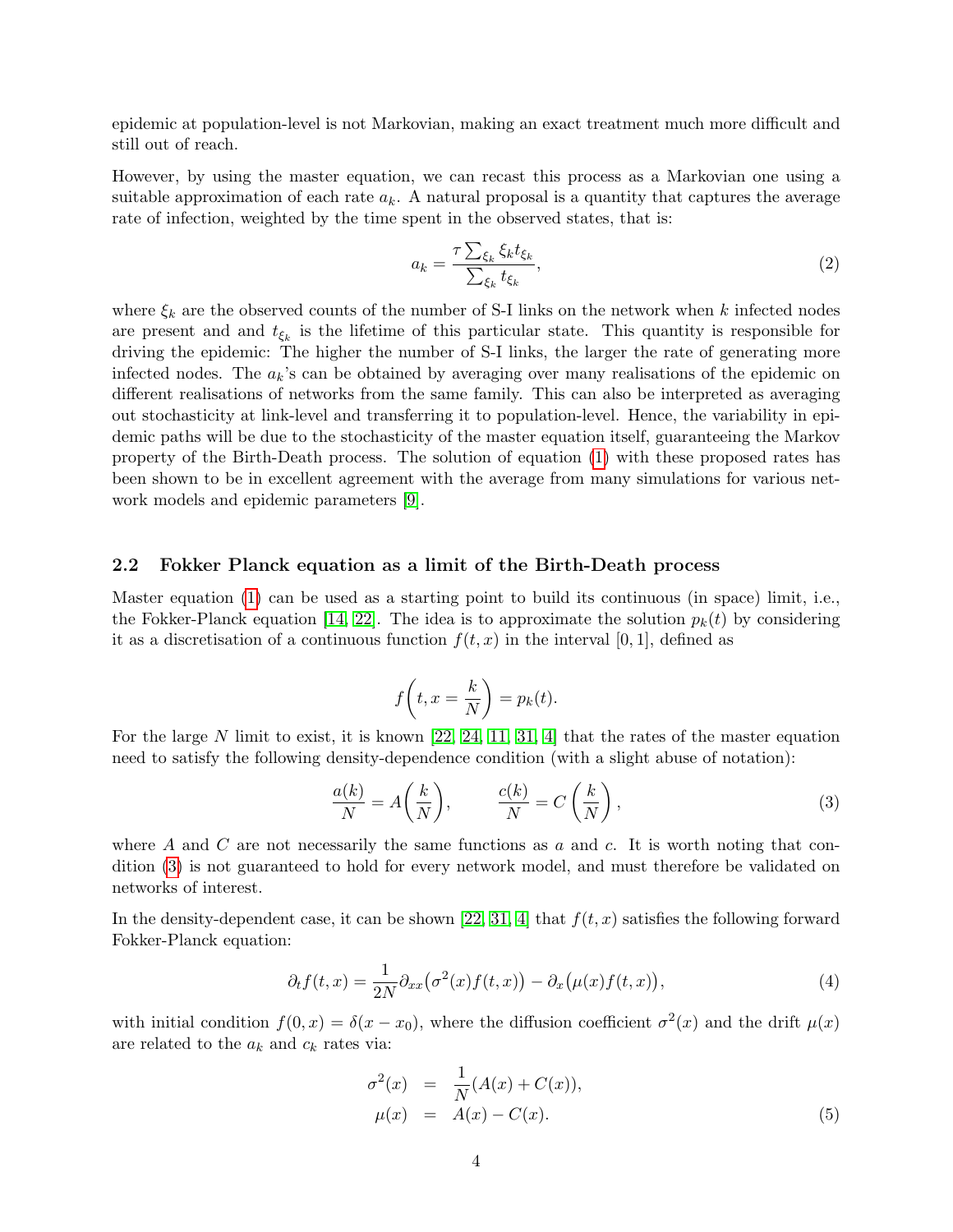Boundary conditions are naturally emerging from two considerations: (1) if the process hits  $k = 0$ at some time (disease-free state) it will stay there forever, and (2) the number of infected nodes cannot be greater than  $N$  at any given time. In this framework, such physical constraints translate naturally into Dirichlet and Robin boundary conditions:

$$
\begin{cases} f(t, x = 0) = 0, & \text{absorption in } x = 0, \\ \frac{1}{2} \partial_x (\sigma^2(x) f(t, x))|_{x=1} - (\mu(1) f(t, 1) = 0, & \text{reflection in } x = 1. \end{cases}
$$

<span id="page-5-1"></span>Fokker-Planck equations of this kind have been extensively studied numerically, especially in the biological context of population random genetic drifts [\[10,](#page-19-6) [6,](#page-19-7) [2,](#page-19-8) [5\]](#page-19-9), as well as analytically [\[13,](#page-19-10) [38,](#page-21-2) [23\]](#page-20-11). In particular, in  $[23]$ , this equation is studied in the limit of large t to characterise the so-called quasi-steady state [\[27,](#page-20-12) [7\]](#page-19-11) (where the only steady state possible is absorption at 0), whereas in [\[5,](#page-19-9) [6\]](#page-19-7) various numerical schemes to solve such equations are employed and compared in terms of numerical instabilities and performance. In Appendix [6](#page-16-0) we describe our numerical scheme of choice, which is an adaptation of a finite volume method (FVM) scheme already described in [\[6\]](#page-19-7).

| <b>Networks</b> | $\langle k \rangle$ | $\tau$ |                | $R_0$ |
|-----------------|---------------------|--------|----------------|-------|
| Regular         | 9                   | 1      | 6              | 1.28  |
|                 | 7                   | 2.5    | 8              | 1.66  |
|                 | 8                   | 3.5    | 7              | 2.65  |
| Erdős-Rényi     | 8                   | 1      | 5              | 1.50  |
|                 | 10                  | 1      | 4.5            | 2.44  |
|                 | 7                   | 4      | 7              | 2.90  |
| Barabási-Albert | 10                  | 0.9    | 3.5            | 2.12  |
|                 | 4                   | 2      | 5              | 3.72  |
|                 | 18                  | 0.55   | 6.2            | 5.38  |
| 2D lattice      | 4                   | 1.2    | $\overline{2}$ | 1.12  |
|                 | 4                   | 2      | $\overline{2}$ | 1.5   |
|                 | 4                   | 8      | 2              | 2.4   |

Table 1: Values of network and epidemic parameters for the benchmark scenarios chosen to test the PDE limit of large networks.  $R_0$  has been computed on networks of size  $N = 10000$  via the formula  $R_0=\frac{\langle k^2-k\rangle}{\langle k\rangle}$  $\frac{z-k}{\langle k \rangle} \frac{\tau}{\tau + \gamma}$ , as described in [\[22\]](#page-20-0).

#### <span id="page-5-0"></span>3 Results

#### 3.1 Validation of the density dependence condition

In order to use eq. [\(4\)](#page-4-1) we need to verify that the rates of the BD process satisfy condition [\(3\)](#page-4-0). Recoveries are independent of the network, therefore, the condition is automatically satisfied as the expression for these rates is  $c_k = \gamma k$ . Infection rates, instead, need to be inspected more closely, as their values are dependent on the topology of the network. As an example, even fully-connected networks with  $a_k = \tau k(N - k)$  violate condition [\(3\)](#page-4-0). This can be corrected by requiring that  $\tau$ scales as  $\tau/N = ct$  in the limit of large N. This case is well-known in the literature [\[17,](#page-20-13) [1\]](#page-19-12), albeit in a SDE formulation, so we limit our treatment of it to reporting the exact Fokker-Planck equation for the fully connected network, i.e.

$$
\partial_t f(t,x) = \frac{1}{2N} \partial_{xx} \left[ \left( \beta x(1-x) + \gamma x \right) f(t,x) \right] - \partial_x \left[ \left( \beta x(1-x) - \gamma x \right) f(t,x) \right],
$$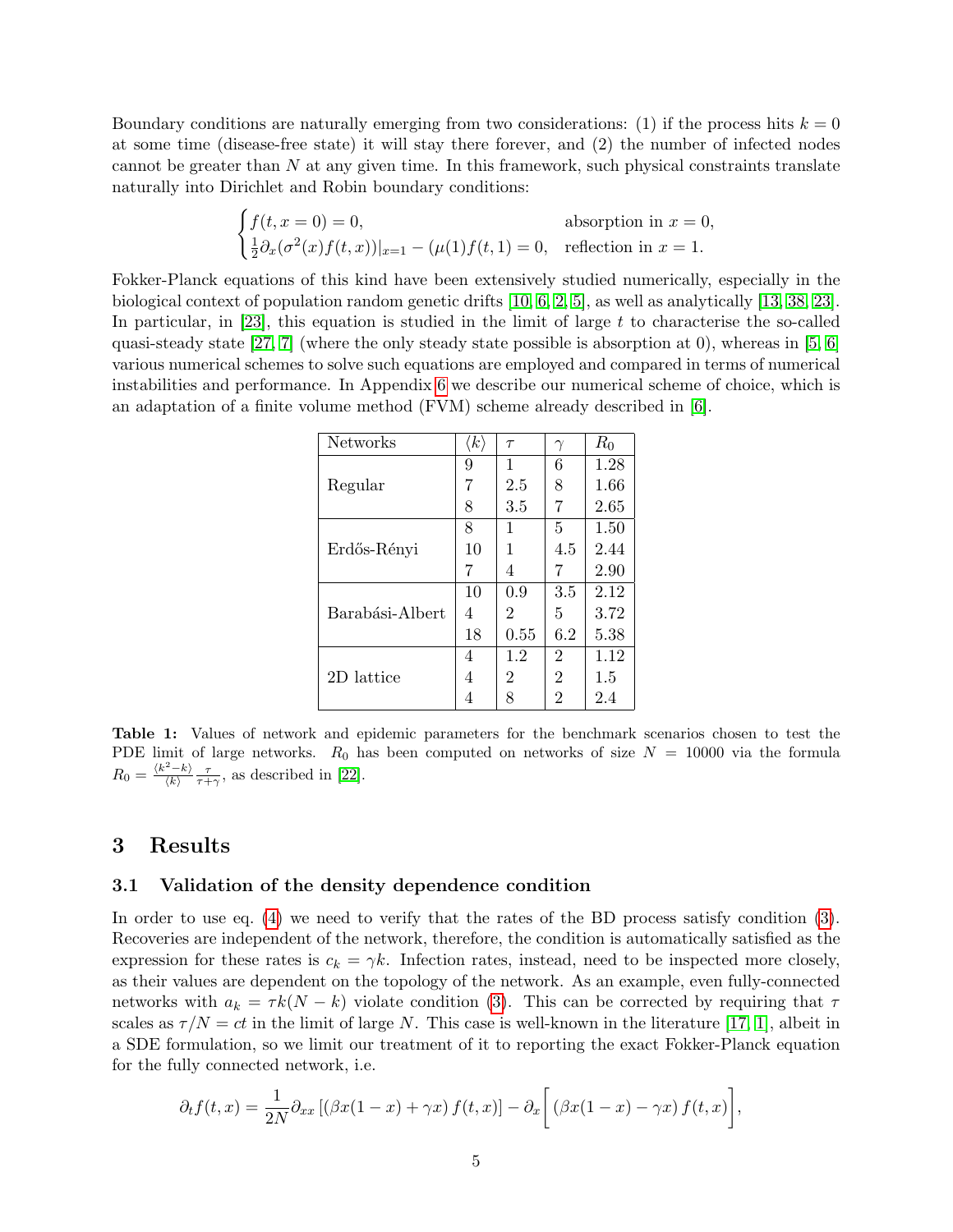<span id="page-6-0"></span>

Figure 2: Typical realisations of SIS epidemics on (a) Regular, (b) Erdős-Rényi, (c) Barabási-Albert and (d) 2D lattice networks, for the parameter values shown in Table [1](#page-5-1) and with  $N = 1000$  (for the lattice, this number is 1024). In each panel 10 realisations of the epidemics are plotted,. The parameters used to generate such networks are also reported in Table [\[1\]](#page-5-1), higher prevalence corresponds to higher values of  $R_0$ .

where  $\beta = \frac{\tau}{N^2}$ .

Since degree heterogeneity and higher-order stucture in networks have a marked effect on epidemics we explore Regular, Erős-Rényi and Barabási-Albert networks and lattices. To test the scaling hypothesis, the infection rates, based on eq. [\(2\)](#page-4-2), are computed on different networks and for different values of N (typically from  $N = 10^2$  to  $N = 10^5$  with slight variations for lattices). The resulting  $(k, a_k)$  curves are plotted in figures [3](#page-7-0) (Regular) and [4](#page-8-0) (Erdős-Rényi) (see also figures [11](#page-18-0) and [12](#page-18-1) corresponding to Barabási-Albert networks and lattices, respectively, in Appendix [7\)](#page-18-2). Using eq.  $(3)$ , these rates are rescaled and plotted again in the same figures confirming that they define a universal rate.

In figure [5,](#page-8-1) the universal curves (based on the highest N explored) are compared for the four different network types in order to highlight how the topology of the network impacts the shape of the  $(k, a_k)$  curves. As expected on a lattice, the  $a_k$ 's grow linearly with k. On all other networks, the curves are parabola-like but higher degree heterogeneity leads to a more pronounced left skew in the location of the maximum point of the rate curve. This is because nodes with many links are likely to be infected early on in the epidemic, meaning that even for low k values  $a_k$  can be high (if a hub is infected then this leads to many new S-I links) compared to networks with milder degree heterogeneity. Once most of the highly connected nodes are infected (typically only a small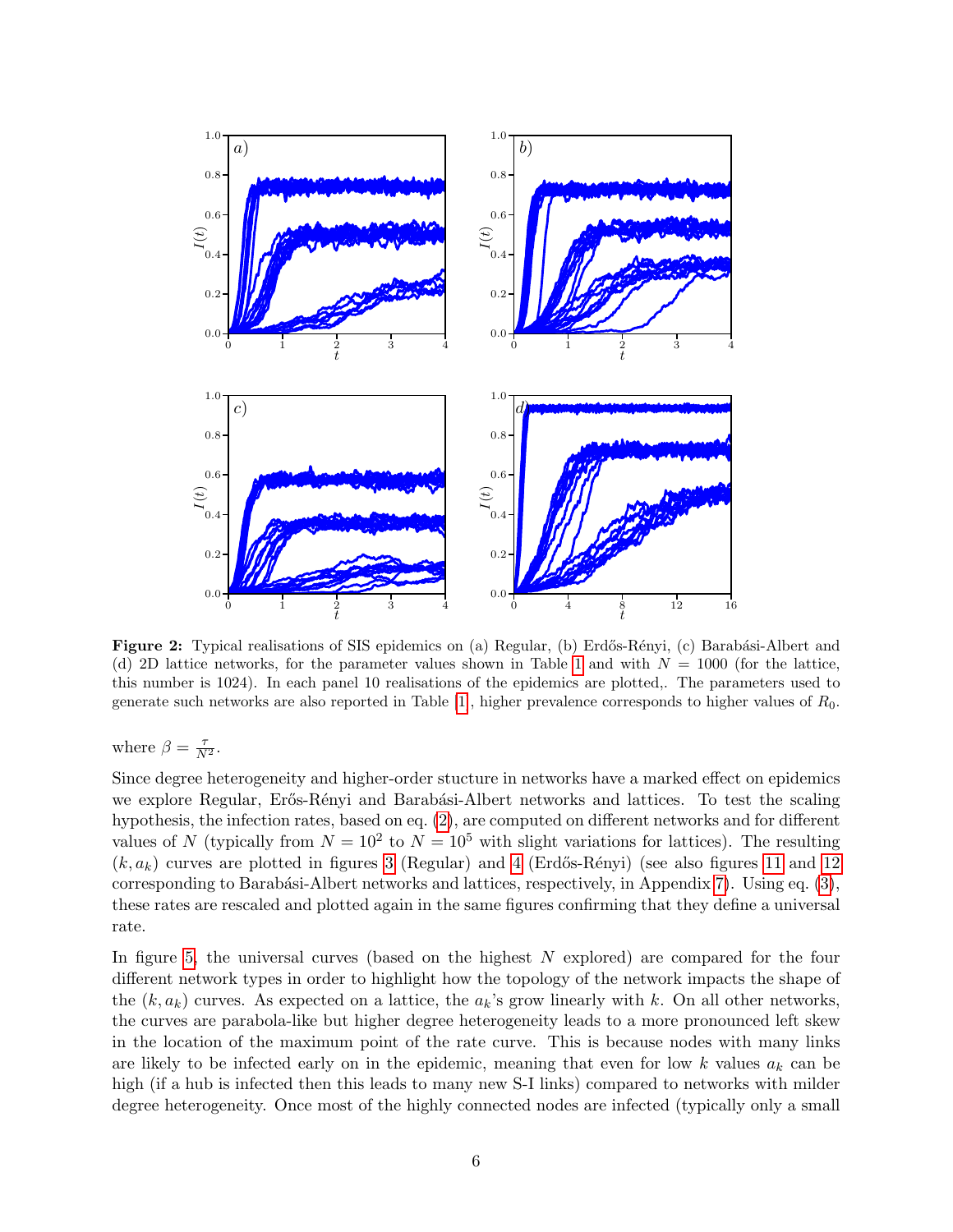proportion of  $N$ ), the epidemic will unfold on the less well connected nodes, therefore fewer links, and thus the parabola decreases early on as shown by the left skew. We note that some variability between the scaled  $(k, a_k)$  curves emerges and this is likely due to finite size effects where stochastic variability is accentuated. However, the difference is so small that the Fokker-Planck equation and its solution appear insensitive to the exact choice of the universal rates.

<span id="page-7-0"></span>

Figure 3: Scaling for regular networks using parameters given in the first row of Table [\(1\)](#page-5-1). (a) Unscaled  $(k, a_k)$  curves for values of N ranging from  $N = 100$  to  $N = 100000$ . Each curve is obtained by simulating 10000 realisations of the epidemic across 50 realisations of the network, half of the epidemics starting from  $k_0 = 1$ , the other half from  $k_0 = N$ . (b) Corresponding scaled rate  $(k, \frac{a_k}{N})$  curves. The scaling hypothesis can be checked by noticing that the higher the values of  $N$ , the closer the scaled curves get to the limiting universal curve. As N increases, the differences between scaled rates decrease. In the inset, the small mismatch between curves with  $N \ge 1000$  are highlighted using a 30x zoom. For completeness, the  $(k/N, \gamma k/N)$  curve is provided (in black); it intercepts the scaled curves around the steady state.

#### 3.2 Comparing PDE and simulations

Since the limit of large  $N$  is of interest, it is beneficial to have a continuous function that fits the discrete  $a_k$  rates [\(2\)](#page-4-2). In [\[9\]](#page-19-2), the following three-parameter model was proposed:

<span id="page-7-1"></span>
$$
a_k^{(C,\alpha,p)} = Ck^p \left(N-k\right)^p \left(\alpha \left(k-\frac{N}{2}\right)+N\right). \tag{6}
$$

This model can be fitted to the  $a_k$  curves via a least-square approach, by minimizing the following cost:

<span id="page-7-2"></span>
$$
e = \sum_{k,\sum t_{\xi_k} > 0} \left( a_k^{(C,\alpha,p)} - a_k \right)^2.
$$
 (7)

In [\[9\]](#page-19-2), we showed that this approach leads to good agreement with simulations from different network classes, in particular, Regular and Erdős-Rényi networks. The fit for Barabási-Albert networks is acceptable and the fit breaks down for lattices.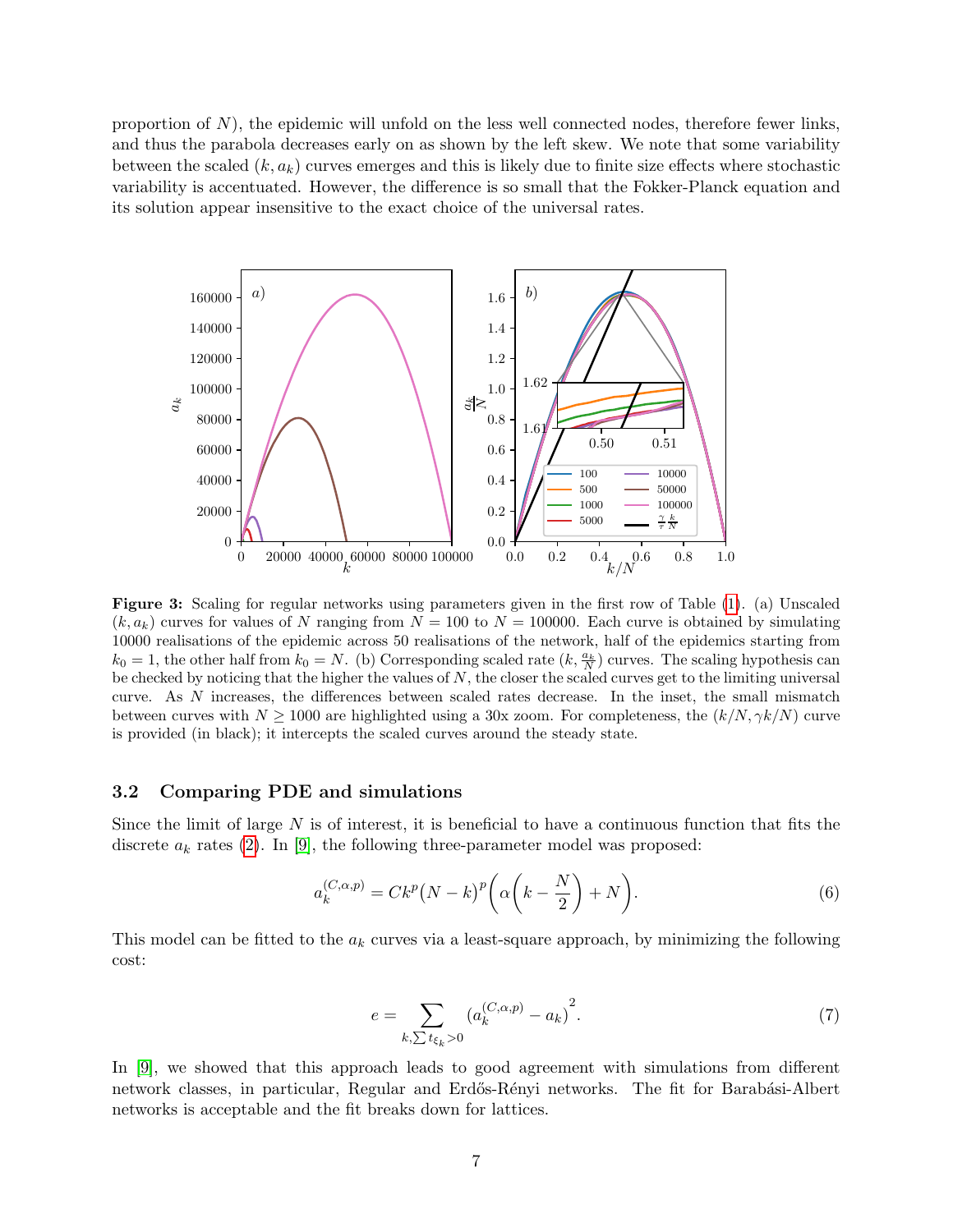<span id="page-8-0"></span>

<span id="page-8-1"></span>Figure 4: Same scenario as in figure [3](#page-7-0) but for Erdős-Rényi networks using parameter values from the sixth row of Table [\(1\)](#page-5-1). (a) Unscaled  $(k, a_k)$  curves for values of N ranging from  $N = 100$  to  $N = 100000$ . Each curve is obtained by simulating 10000 realisations of the epidemic across 50 realisations of the network; half of the epidemics starting from  $k_0 = 1$ , the other half from  $k_0 = N$ . (b) Corresponding scaled  $(k, \frac{a_k}{N})$  curves.



**Figure 5:** Comparison of different scaled  $(k, a_k)$  curves produced by different network models for large N. The  $(k, a_k)$  curves are scaled by a factor N. The parameters to generate data for each curve are provided in the second, the fourth, the eighth and the last rows of table [1,](#page-5-1) respectively. The lattice network is of size  $316 \times 316$ , and the other networks have  $N = 10^5$ .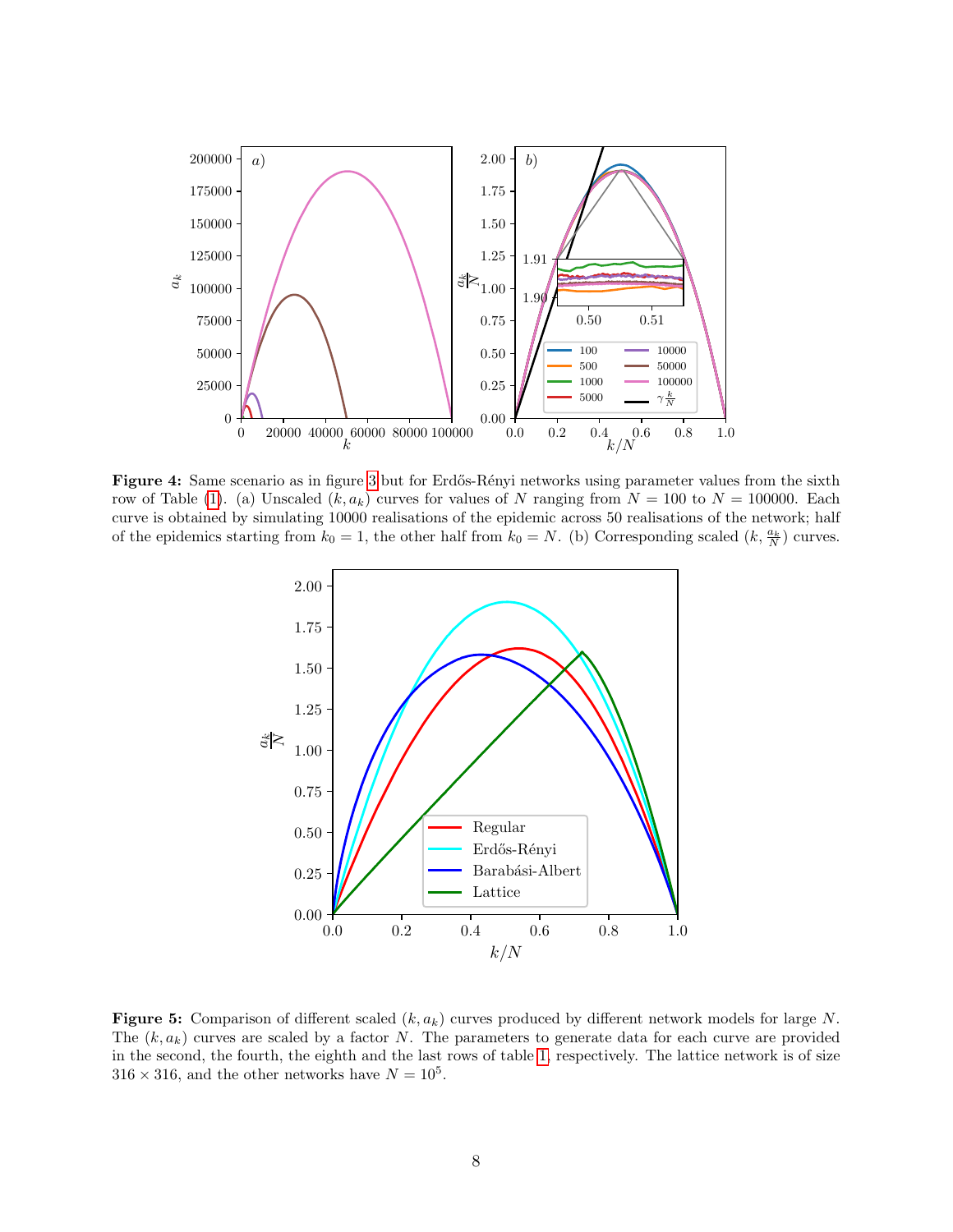In the following, we make use of this function to model the infection rates of master equation [\(1\)](#page-3-2). However, using a simple function to model the complexity of the  $a_k$  rates adds an additional layer of approximation to our approach. Therefore, in addition to eq. [\(6\)](#page-7-1) we also consider a cubic spline of the  $a_k$  rates, as it provides an even better fit to the rates based on eq. [\(2\)](#page-4-2) and therefore yields better results. This is particularly apparent for lattices, where the  $(C, \alpha, p)$  model fails for obvious reasons, and to some extent for Barabási-Albert networks. To summarise, the rates of infection are first found based on simulations via eq. [\(2\)](#page-4-2). As this approach produces a discrete function that cannot be used as is in the Fokker-Planck equation, we propose two alternatives: (a) the  $(C, \alpha, p)$ model, eq. [\(6\)](#page-7-1), and (b) a spline. The PDE is considered with both rates (except for lattices), and the numerical solution of the PDE is computed via a Finite Volume Method (several other numerical schemes [\[29,](#page-20-14) [5,](#page-19-9) [6\]](#page-19-7) were tested) as it guarantees that the solution remains non-negative and preserves mass, see Appendix.

To show the agreement between the Fokker-Planck equation [\(4\)](#page-4-1) and results from simulations on networks, we selected twelve (three for each network model) combinations of network and epidemic parameters, as described in Table [1.](#page-5-1) We tuned the parameters such that for each family we could get epidemics with different characteristics, i.e., different transient and quasi-steady state. To show this, in figure [\(2\)](#page-6-0) we illustrate a few realisations of epidemics on networks of size  $N = 1000$  for each scenario (for the 2D-lattice network, the size is  $N = 1024$ ). We also report the computation of  $R_0$ as described in [\[22\]](#page-20-0), see Table [1.](#page-5-1) Note that the initial condition for the PDE is always taken as in the simulations, so  $k_0 = 1$ . In the simulations, at every run of the epidemic we select a node at random to be the initially infected one. This, however, does not prevent setting initial conditions with a higher number of infected nodes. The initial condition in such cases should be based on measurements taken from the simulations.

Parameters were chosen so that, for each family, the three quasi-steady states showed different levels of prevalence. To find the  $(k, a_k)$  curves via minimisation of [\(7\)](#page-7-2), we generated data as follows: for each scenario, we created 50 realisations of the network, and on each we ran 200 realisations of the epidemic, half of which started from  $k_0 = 1$ , the other half from  $k_0 = N$ . This was done in order to obtain observations over the whole range of possible values of the infected nodes. Indeed, when epidemics start from low  $k_0$  values, they only very rarely reach a prevalence much higher than the quasi-steady-state.

The numerical solutions of equation [\(4\)](#page-4-1) are compared with results based on Gillespie simulations [\[15,](#page-19-13) [16\]](#page-19-14), see figures [6,](#page-10-0) [7,](#page-10-1) [8](#page-11-0) and [9.](#page-11-1) Excellent agreement holds for all scenarios we tested, as long as the size of the network is  $\geq 1000$ . For small networks, there is a finite-size effect that does not allow for as good a fit. Interestingly enough, although there are small differences between different  $a_k$  curves, as long as  $N \geq 1000$ , the exact choice of N has little impact on the numerical solutions of the PDE. This supports our conjecture that there is indeed a large N limit and, therefore, a universal scaled  $a_k$  curve which is approached as N increases. As can be seen, the spline consistently leads to a better approximation. This is simply due to a tighter fit to the discrete data compared to the fit based on the  $(C, \alpha, p)$  model. We note, however, that the  $(C, \alpha, p)$  model captures the trend of the epidemic and the quasi-steady state is fitted well. Of course, in the case of the lattice we only use the spline as the  $(C, \alpha, p)$  model cannot capture the linear rise.

To realise the comparisons provided in figures [6,](#page-10-0) [7,](#page-10-1) [8](#page-11-0) and [9](#page-11-1) we proceeded as follows. We considered the same network realisations and epidemic parameters used to find the  $(k, a_k)$  rates. We fixed the initial condition to be  $k_0 = 1$  and ran 200 simulations on each realisation. Each individual path was then sampled at regular times in order to build the empirical distribution  $p(x, t)$ . Note that all simulations were kept, even those that died out early. This is because the numerical scheme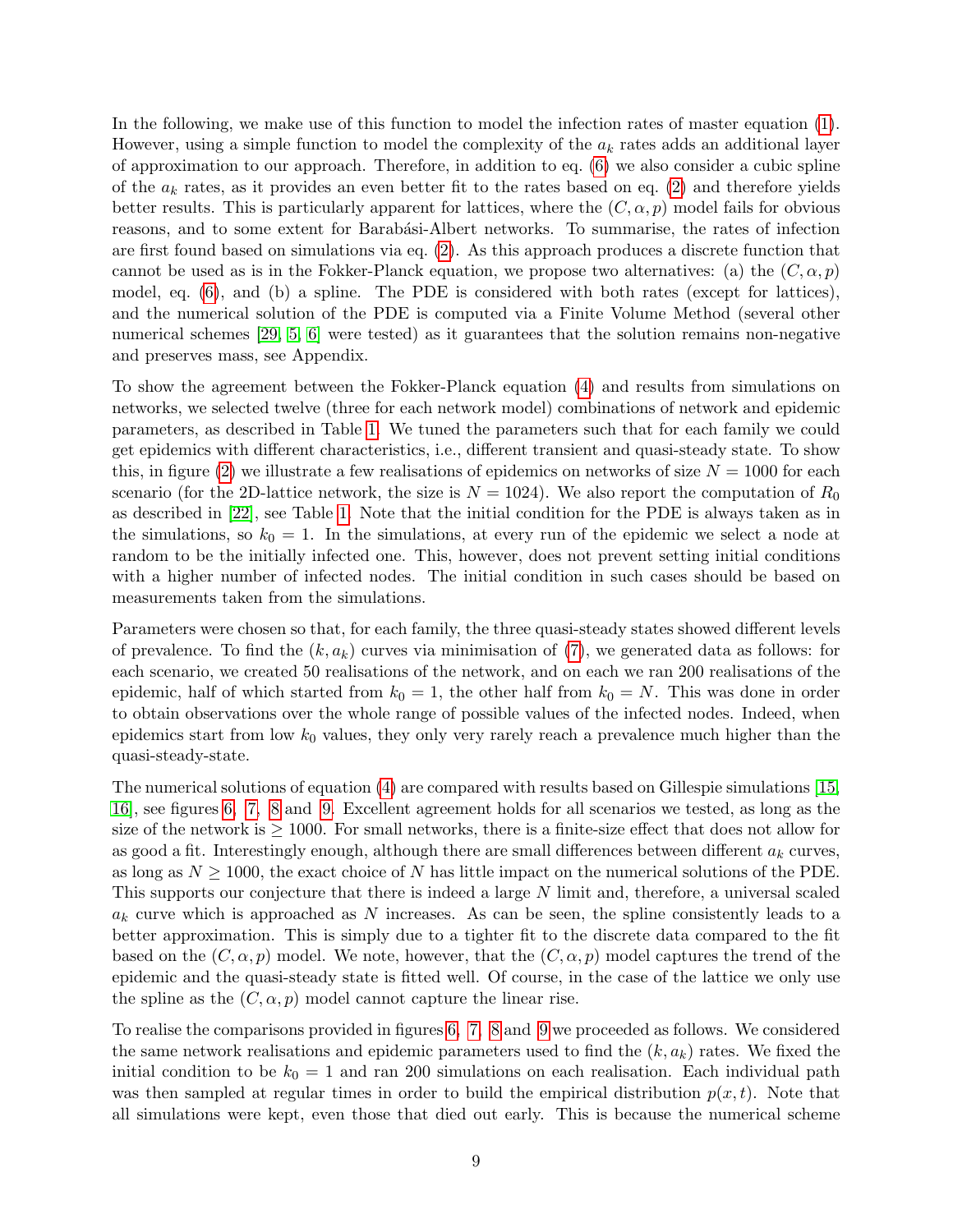<span id="page-10-0"></span>

**Figure 6:** Temporal evolution of the probability distribution  $p_{x=\frac{k}{N}}$  (blue histogram) sampled from 25000 realisations of epidemics across 100 realisations of regular networks (2nd row of Table [1\)](#page-5-1), with  $N = 1000$ . Lines are the numerical solutions to the Fokker-Planck equation [\(4\)](#page-4-1) computed from two different  $a_k$  rates: best  $(C, \alpha, p)$  fit (continuous curve) and cubic spline of the raw  $a_k$  computed as in eq. [\(2\)](#page-4-2) (dashed line). The first panel shows the initial condition  $(t = 0)$ , which for all simulations is  $k_0 = 1$ , while the last panel shows the quasi-steady state distribution.

<span id="page-10-1"></span>

Figure 7: Same scenario as in figure [6,](#page-10-0) but using the parameters given in the sixth row of Table [1,](#page-5-1) i.e., the first parameter configuration for Erős-Rényi networks.

preserves the total probability and can account for these early extinctions.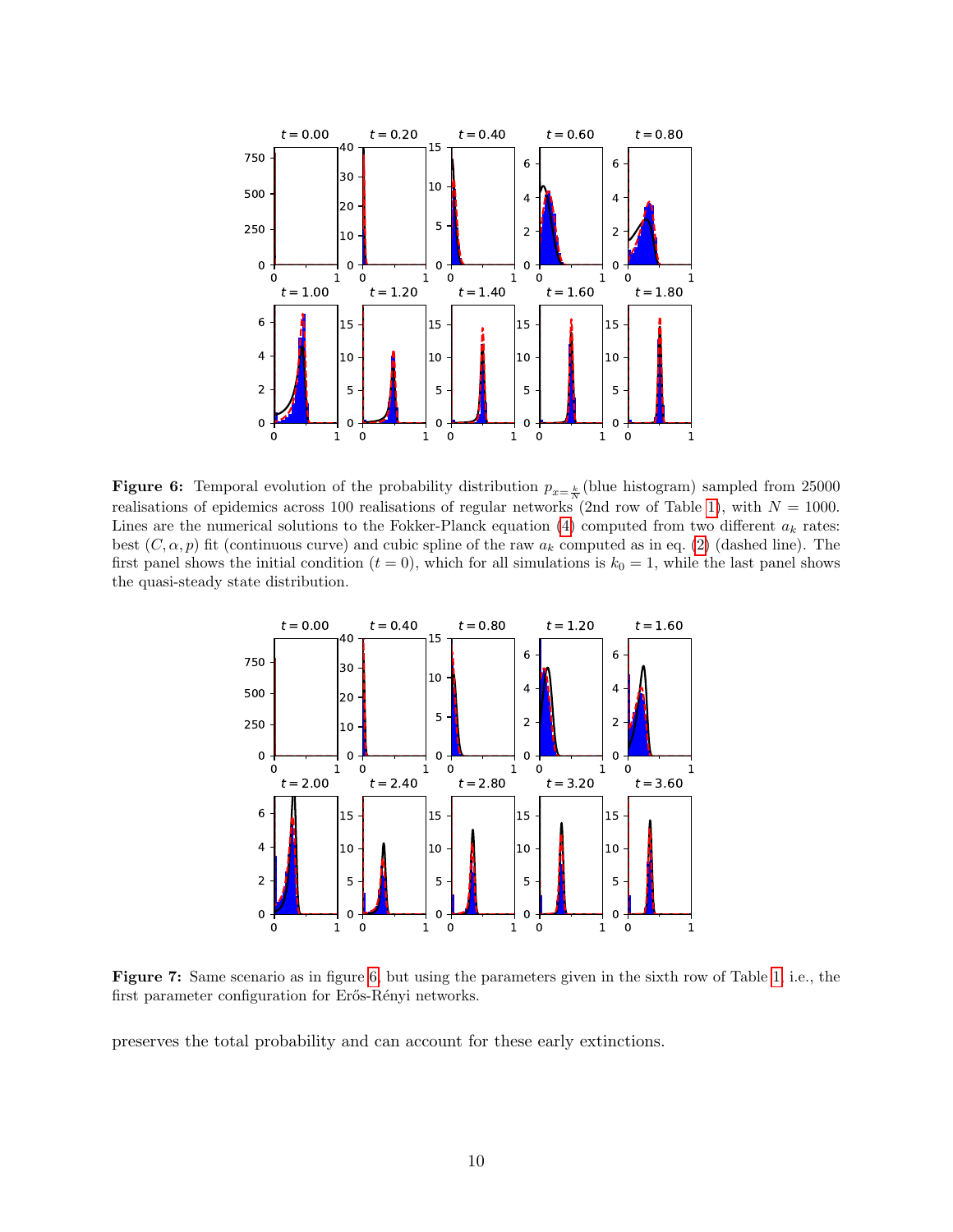<span id="page-11-0"></span>

<span id="page-11-1"></span>Figure 8: Same scenario as in figure [6,](#page-10-0) but using the parameters given in the eighth row of Table [1,](#page-5-1) i.e., the second parameter configuration for Barabási-Albert networks.



Figure 9: Same scenario as in figure [6,](#page-10-0) but on a 2D lattice with periodic boundary conditions, using the parameters given in the 10th row of Table [1,](#page-5-1) i.e., the first parameter configuration for 2D lattices networks.

The PDE with the  $(C, \alpha, p)$  model is

<span id="page-11-2"></span>
$$
\partial_t f(t,x) = \frac{1}{2N} \partial_{xx} \left[ \left( CN^{2p} \left( x^p (1-x)^p \right) \left( \alpha \left( x - \frac{1}{2} \right) + 1 \right) + \gamma x \right) f(t,x) \right] +
$$

$$
- \partial_x \left[ \left( CN^{2p} \left( x^p (1-x)^p \right) \left( \alpha \left( x - \frac{1}{2} \right) + 1 \right) - \gamma x \right) f(t,x) \right]. \tag{8}
$$

Our three-parameter model,  $(C, \alpha, p)$ , can be used to derive the epidemic threshold. In terms of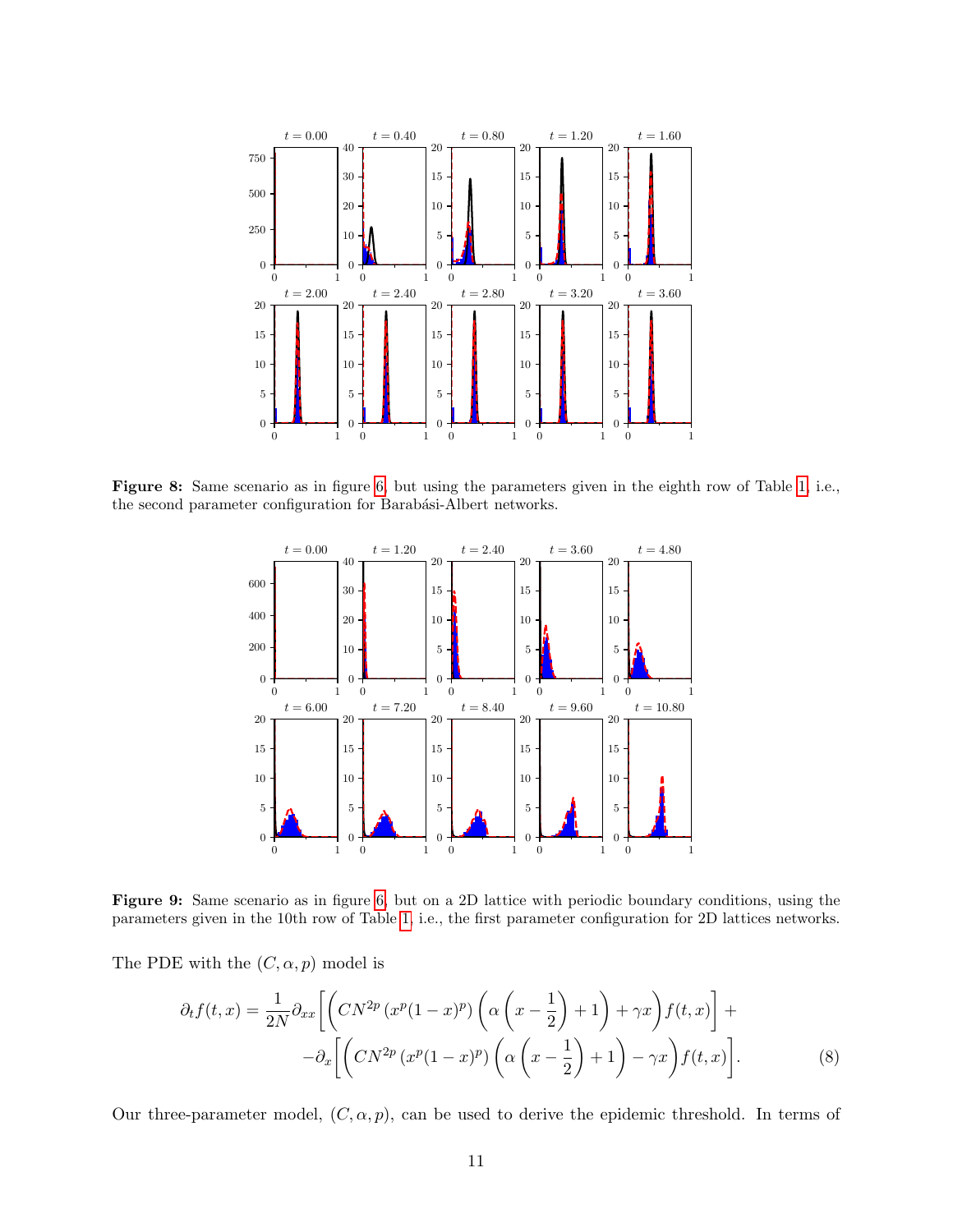the PDE, see equation [\(8\)](#page-11-2), and as figures [6,](#page-10-0) [7,](#page-10-1) [8](#page-11-0) and [9](#page-11-1) show, an epidemic is supercritical when the drift term is positive. This implies that the epidemic threshold is equivalent to

$$
CN^{2p}\left(x^p(1-x)^p\right)\left(\alpha\left(x-\frac{1}{2}\right)+1\right)-\gamma x\geq 0,
$$

at the start of the epidemic, that is  $x \approx 0$ . As shown in [\[9\]](#page-19-2), for Regular and Erdős-Rényi networks,  $p \simeq 1$  and this leads to

$$
x\left[CN^2(1-x)\left(\alpha\left(x-\frac{1}{2}\right)+1\right)-\gamma\right]\geq 0,
$$

taking the limit  $x \to 0$  in the expression within the brackets above leads to

$$
CN^2\left(1-\frac{\alpha}{2}\right) > \gamma.
$$

This expression reduces to the well-known condition  $R_0 = \frac{\tau}{\gamma} \geq 1$  for fully connected networks. Indeed, scaled rates for such networks can be computed exactly to be  $a(x) = \frac{\tau}{N^2}x(1-x)$ , meaning that  $C = \frac{\tau}{N^2}$ ,  $a = 0$  and  $p = 1$  in this case.

This equation is implicit, as, of course, both C and  $\alpha$  depend on the network and epidemic parameters in a non-trivial way. Therefore it cannot be used as it is, but it offers an interesting interpretation since  $\alpha$  determines whether the  $(k, a_k)$  curves are left- or right-skewed, see figures [5](#page-8-1) and [\[9\]](#page-19-2). Furthermore, the topology of the underlying network plays an important role in determining the shape of this curve; for example, Barabási-Albert networks lead to  $(k, a_k)$  curves with a left skew [\[9\]](#page-19-2). Thus, all else being constant, networks with high degree heterogeneity are more likely to see the threshold go past the critical value.

#### <span id="page-12-0"></span>3.3 Inference of infection rates using the Fokker-Planck approximation

In this last section, we provide a simple example of the usefulness of the Fokker-Planck approximation: inferring epidemic and network parameters given data. Specifically, we consider the case in which a single trajectory of BD (or Gillespie simulation of the epidemic on an explicit network) process is observed at discrete time-steps, i.e.:

$$
y = \{(t_1, k_1), \ldots, (t_n, k_n)\}\,
$$

where  $(t_1,...,t_n) \in [0,T]^n \ (0 \le t_1 < \cdots < t_n \le T)$  and  $(k_1,...,k_n) \in \{0,...,N\}^n$  are the sets of times and states, respectively. To set up the inference, we express the likelihood using the transition probability function of a BD process as follows (using the independence of increments and time homogeneity):

$$
\mathcal{L}_{BD}(y;a,c) = \prod_{i=1}^{n-1} \mathbb{P}\left(X(t_{i+1}-t_i) = k_{i+1} | X(0) = k_i; a_k, c_k\right).
$$

Unfortunately, for a large state space, these transition probabilities are numerically expensive to compute. Additionally, inferring the full set of rates  $a_k$ 's and  $c_k$ 's may not be efficient. Instead, we recast this problem as that of inferring the  $C, \alpha, p$  parameters of the Fokker-Planck approximation, as in eq. [\(8\)](#page-11-2). This is a much more tractable numerical problem, that can still provide useful information about the underlying network and epidemic, as showed in [\[9\]](#page-19-2). In terms of the computational complexity of solving the PDE versus solving the ODE system, we argue as follows: the system of ODEs requires to solve exactly  $(N + 1)$  equations for each time-step (in a naive explicit Euler scheme), meaning that the complexity scales as  $O(N)$ . The Finite Volume Method we are using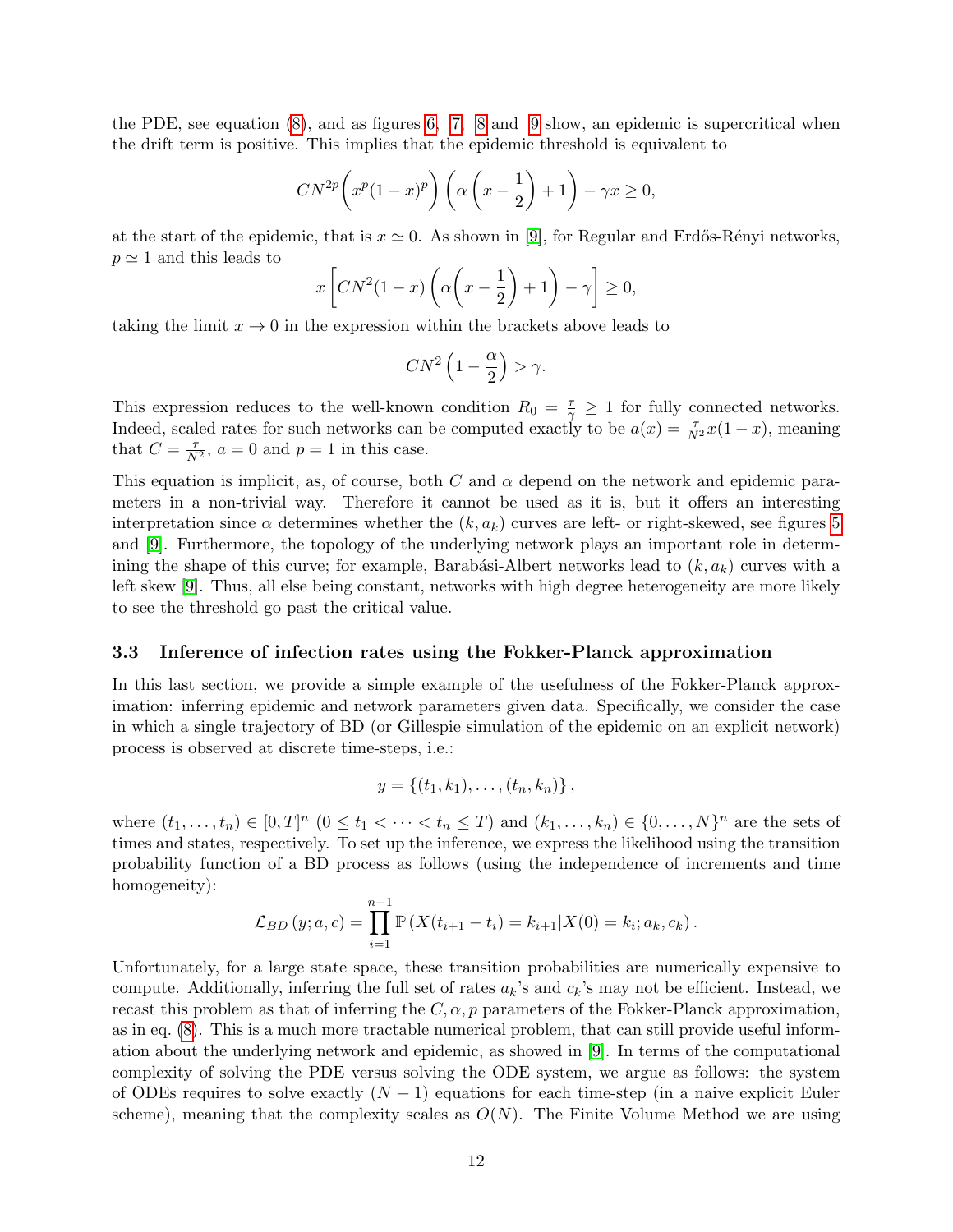<span id="page-13-1"></span>

Figure 10: (left) Data generated from a single realisation of an SIS process on an Erdős-Rényi network with  $N = 1000, \langle k \rangle = 10, \tau = 1, \gamma = 4.5$  via the Gillespie algorithm. the curve was sampled regularly to get 30 data-points over 5 units of time. (right)  $(C, \alpha, p)$  function obtained by maximising the logarithm of the likelihood [9](#page-13-0) (black dashed line) compared to the  $(C, \hat{\alpha}, \hat{p})$  function obtained by fitting the  $(k, a_k)$  curve obtained for  $N = 1000$  by exploring the full curve with continuous observations of 10000 epidemics across 50 network realisations, as in figure [4](#page-8-0) (blue continuous line). The initial condition inputed to the locally bounded gradient-descent solver is shown by the orange dotted line.

requires us to invert a matrix at each time-step. The size of the matrix is  $V \times V$ , where V is the size of the volume mesh. The computational complexity of this operation is  $O(V^{\alpha})$ ,  $\alpha \geq 1$ . The advantage of PDE and FVM is that we can choose  $V = O(N^{\beta})$  such that  $\beta \alpha \leq 1$ . Notice that a viable choice of  $\beta$  is  $\beta = 0$ , in which case the grid size is constant with respect to N. This results in a trade-off between space resolution and speed of our solver, while the ODE does not offer this degree of flexibility. This leads us to replace the previous likelihood function with the following:

<span id="page-13-0"></span>
$$
\mathcal{L}_{FP}(y; C, \alpha, p) = \prod_{i=1}^{n-1} f(t_{i+1} - t_i, x_{i+1}; x_i, C, \alpha, p), \tag{9}
$$

where  $f(t, x; x', C, \alpha, p)$  is the transition probability density obtained from equation [\(4\)](#page-4-1), the coefficients are given by the  $C, \alpha, p$  model,  $x_i = \frac{k_i}{N}$  for all  $i \in [1, n]$  and the initial data is a Dirac delta at location  $x' \in (0,1)$ . In this example, f is computed numerically using the finite-volume numerical scheme described in Appendix [6.](#page-16-0) To illustrate the accuracy of this approach, we consider a set of parameters from the choices of Table [1](#page-5-1) (figure [10](#page-13-1) shows the behaviour of the system when parameters are those on the 5th row of Table [1,](#page-5-1) i.e.  $C = 1.36e - 0.5$ ,  $\alpha = 3.44e - 2$ ,  $p = 9.7e - 1$ ) and generate a trajectory from a single realisation of the SIS epidemic on a Erdős-Rényi network of size [10](#page-13-1)00, via Gillespie algorithm. This dataset is shown in figure 10 and consists of  $n = 30$ distinct and equally spaced data points taken from the epidemic curve. These are then scaled to [0, 1] (taking  $x_i = \frac{k_i}{N}$  for all  $i \in [1, n]$ ). The dataset is then used to find a Maximum Likelihood Estimator (MLE) by simply maximizing the likelihood function from equation [\(9\)](#page-13-0) with respect to  $C, \alpha, p$ , that is finding

$$
(\hat{C}, \hat{\alpha}, \hat{p}) = \arg \max \mathcal{L}_{FP} (y; C, \alpha, p).
$$

To show that this method provides a good estimate, we simply plot the MLE rates,  $(\hat{C}, \hat{\alpha}, \hat{p})$ , against the rates obtained by fitting the  $(k, a_k)$  curve directly from data from continuous observations of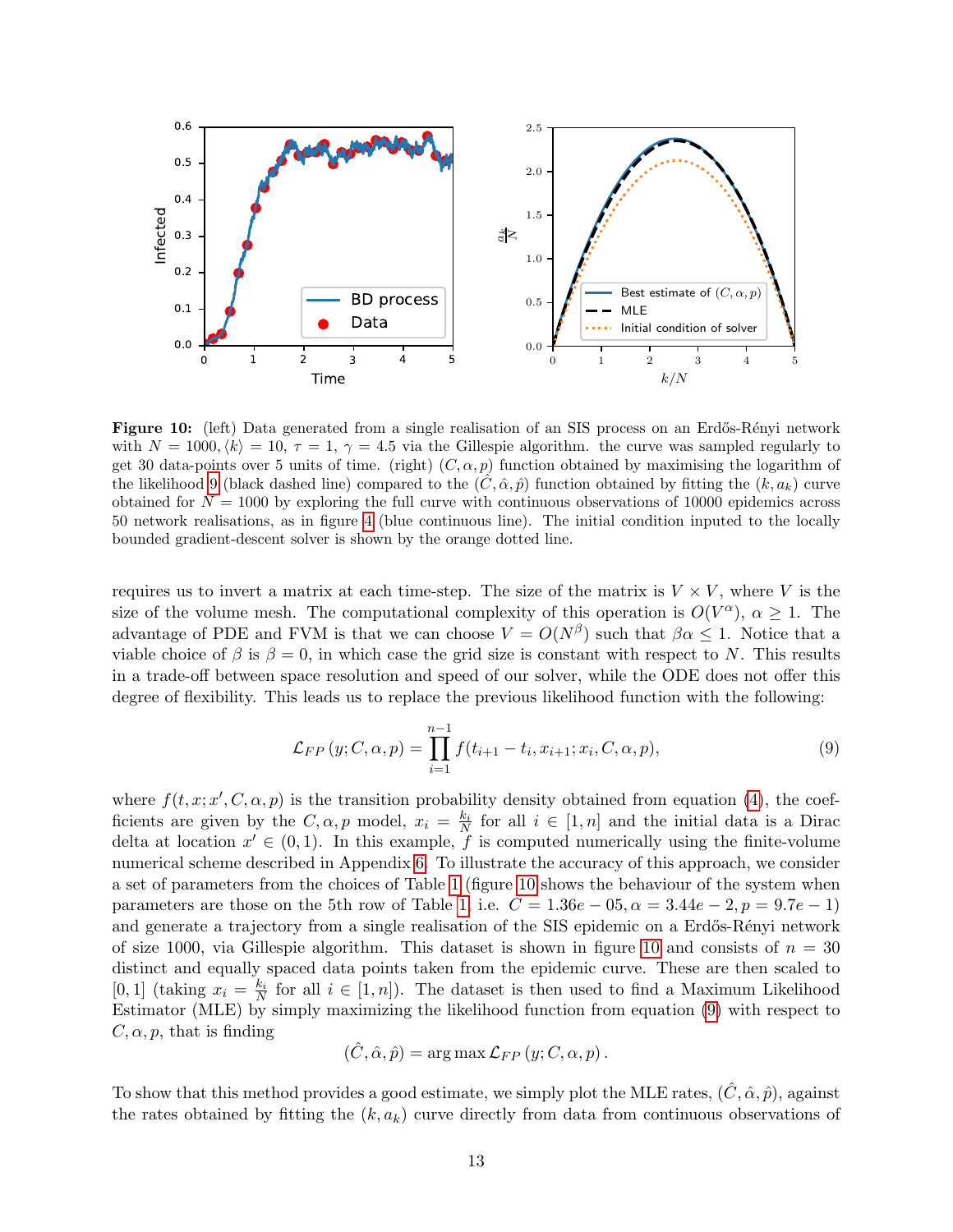multiple realisations of epidemics on networks of size  $N = 1000$ , we call this the best estimate, as in figure [4.](#page-8-0) The best estimate and the rates based on  $(\hat{C}, \hat{\alpha}, \hat{p})$  are indeed in good agreement. We repeated the inference scheme for all benchmark cases in Table [1](#page-5-1) (not shown), with the exception of lattices. The agreement was similar to that shown in figure [10](#page-13-1) (right panel).

It is worth noting that the goodness of inference depends on how many points the dataset contains and also how much of the transient and the quasi-steady state is captured. In the transient, the drift dominates and the process is more stochastic. On the other hand, in the quasi-steady state, the drift coefficient tends to zero and fluctuations around it are mainly due to diffusion. Hence, both regimes are needed if drift and diffusion are to be inferred correctly. Data in the transient or in the quasi-steady state alone can lead to sub-optimal inference as different parameter combinations that provide good fit can be found. The example reported in figure [10](#page-13-1) is an illustration of how useful the PDE limit of epidemics on finite networks can be in a network and epidemic inference setting. Further, the approximation that we provide can also be used in a Bayesian approach, by first setting a prior over the parameters  $C, \alpha, p$  for instance.

#### <span id="page-14-0"></span>4 Conclusions

In this paper we conjectured and showed numerical evidence for the existence of PDE limits for exact SIS epidemics on Regular, Erdős-Rényi and Barabási-Albert networks and 2D lattices with periodic boundary conditions. The key to our approach is to use a BD approximation which then has a PDE limit provided that the coefficients of the BD process are density-dependent. Hence, one of the main challenges was to verify, at least numerically, that this was the case. What is common between all the networks that we considered is that simply increasing the number of nodes in the network will not change what a node experiences locally, e.g. the number or distribution of neighbours. In fact for Erd˝os-R´enyi networks we made sure this is the case by choosing the probability of connection p such that  $p = \langle k \rangle/(N - 1)$ . The same argument seems to hold for scale free networks where the average degree stays constant and nodes at any scale in networks of any size experience the same type of neighbourhood. Of course, this is not the case for fully connected networks since the number of neighbours of a node increases with network size. Furthermore, we note that  $a_k$ 's are random variables with some distribution around a well-defined mean. This spread/variance in  $a_k$ 's is in some sense due to higher-order moments in the network. The variance of these distributions is larger at the beginning of the epidemic and it decreases with time or as  $k$ increases - meaning that the system tends to reach an equilibrium where the higher order moments in the network are not significant enough to produce a real effect. Based on these arguments, we expect our method to extend readily to configuration networks [\[30\]](#page-20-15) whose degree distribution does not depend on network size.

Of further interest will be to test and, if it works, extend our approach to clustered and/or networks with community structure. This is a difficult task as clustering and community structure can be introduced in different ways; for example clustered networks can be generated by using Big-V rewiring or by using a family of clustering inducing subgraphs (e.g. triangles, four fully connected nodes etc)p [\[35\]](#page-21-3). For networks with community structure, a good choice could be the stochastic block model [\[18\]](#page-20-16). However, as our analysis shows the  $(C, \alpha, p)$  model struggles to capture the infection rate curves for all four network models that we considered. This suggests that a more flexible model is needed, possibly a non-parametric one, expecially when networks with more complex topologies are considered.

To solve the PDE numerically, we employed a second order in time finite volume method whose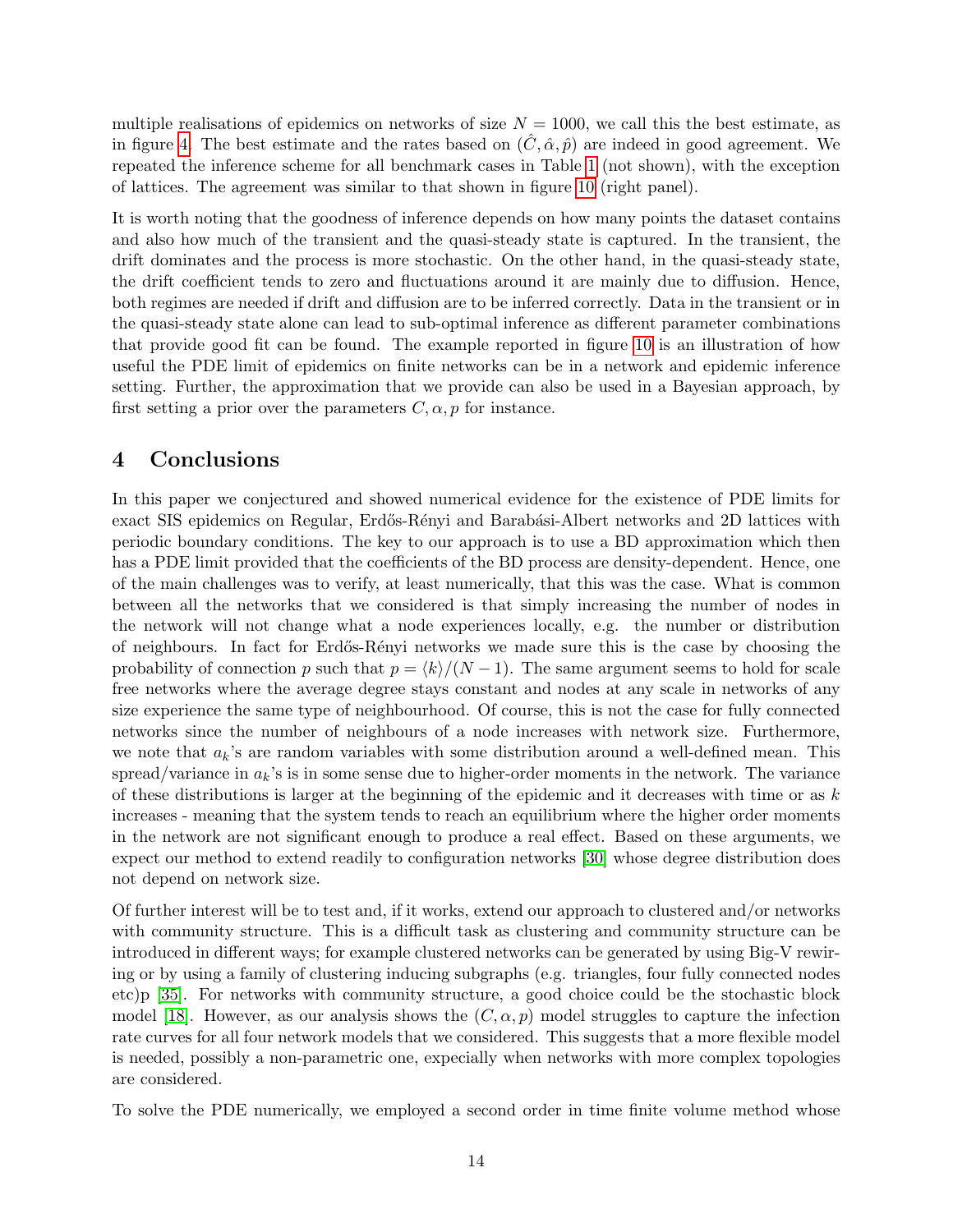stability was proven in [\[6\]](#page-19-7). We compared such numerical solutions to probability distribution sampled from the Gillespie simulation. The agreement is in general good and, as expected, it becomes excellent as N increases. The existence of the PDE limit is not surprising, given that the coefficients of the BD process are density-dependent. However, it is important to note that the agreement between the solutions of the PDEs and empirical distributions based on simulations provides strong support for the validity of the BD process, strengthening the evidence provided in [\[9\]](#page-19-2), and thus closing the loop illustrated in figure [1.](#page-3-0)

A PDE perspective on epidemics provides several efficiency gains. The first is to do with computational efficiency and the possibility to quantify variability. More importantly perhaps, the solution of the PDE serves as a likelihood which can be very efficiently computed/evaluated and can form the basis of many networks and epidemic inference models, see Section [3.3.](#page-12-0) This is in contrast with approaches where the networks are explicitly modelled [\[26\]](#page-20-17) and computational complexity can make inference out of reach.

At least three separate avenues of future research emerge. First, and perhaps most importantly, a theoretical justification for the Birth-and-Death approximation is still needed, if indeed that is possible. Second, there is a need to investigate the extent to which this method can be extended to other network families and epidemic dynamics. Thirdly, there is scope to consider how the approximate master equation could be used to look into the impact of the network on quantities such as time to extinction. Nevertheless, given that handling exact epidemic models on networks is still challenging even for networks of modest size, we believe that proposing new ways to approximate epidemics is worthwhile and may contribute new modelling and analysis perspectives.

# 5 Acknowledgments

All authors acknowledge support from the Leverhulme Trust for the Research Project Grant RPG-2017-370. The authors acknowledge useful discussions with Dr M. Dashti during the development of this research.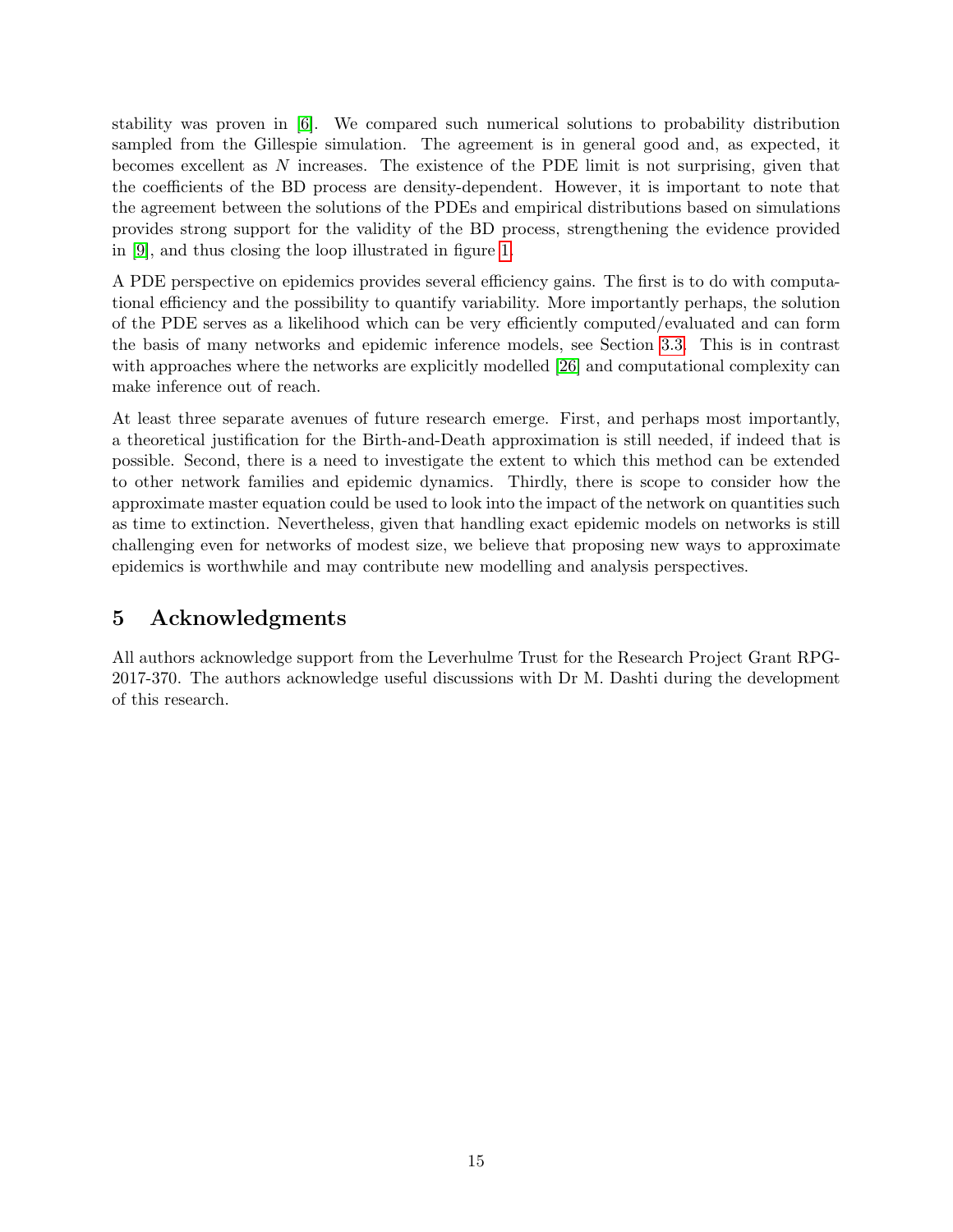#### <span id="page-16-0"></span>6 Appendix: numerical method for solving the PDE

In this section we detail the numerical method and algorithms used to solve eq. [\(4\)](#page-4-1). The algorithm employed is an adaptation and modification of the finite volume method (FVM) named FVM3 in [\[6\]](#page-19-7). First, we write the Fokker-Planck equation in the form

$$
\frac{\partial f(x,t)}{\partial t} + \frac{\partial j(x,t)}{\partial x} = 0,
$$

where in our case the current term is  $j(x,t) = -\frac{1}{2t}$ 2N  $\frac{\partial \sigma^2(x) f(x,t)}{\partial x} + \mu(x) f(x,t)$ , while initial and boundary conditions are:

> $\sqrt{ }$  $\int$  $\mathcal{L}$  $f(x, 0) = \delta(x - x_0)$ , initial condition,  $f(0, t) = 0,$  absorption in  $x = 0,$  $\frac{\partial f(x,t)}{\partial x}|_{x=1} = 0,$  reflection in  $x = 1.$

In our case, both  $\mu(x)$  and  $\sigma(x)$  vanish at 0, indicating that the only possible steady state is ab-sorption [\[23\]](#page-20-11). Therefore, the solution to this equation is such that  $\lim_{t\to\infty} f(x,t) = \delta(x)$ . Further, since the solution should provide a probability density function, we require that  $f(x, t) \geq 0$  everywhere (positivity) and that  $\int_0^1 f(x,t) dx = 1$  for any  $t > 0$  (conservation of mass). Finite Volume Methods are a class of numerical methods to solve PDEs [\[12\]](#page-19-15) in which the constraints described above are explicitly satisfied, therefore FVM is the natural candidate for this type of problems. Following notation of [\[6\]](#page-19-7) we consider a uniform grid, with spacing  $h = \frac{1}{M}$  and grid points  $x_i = ih$ ,  $0 \leq i \leq M$ . Similarly for time, we consider a uniform grid with spacing  $\tau$  and grid points  $t_i = n\tau$ ,  $0 \le n \le n_{max}$ . We define  $j_i^n$  and  $f_i^n$  to be the numerical approximations of  $j(x_i, t_n)$  and  $f(x_a, t_n)$ , respectively. The control volume  $\mathcal{D}_i = \{x \text{ s.t. } x_{i-\frac{1}{2}} \leq x \leq x_{i+\frac{1}{2}}\}$  is associated to each inner point  $x_i$ , whereas two control domains  $\mathcal{D}_0 = \{x \text{ s.t. } 0 \le x \le x_{\frac{1}{2}}\}$  and  $\mathcal{D}_M = \{x \text{ s.t. } x_{M-\frac{1}{2}} \le x \le 1\}$  are reserved for boundary points, and  $x_{i+\frac{1}{2}}$  is defined as  $(i+\frac{1}{2})$  $(\frac{1}{2})h$ .

The discretisation of the time derivative can be done with a first-order scheme (as in [\[6\]](#page-19-7)) or a higher-order scheme. We opted for a second-order scheme for time, for which, in general

$$
\frac{\partial f(x_i, t_n)}{\partial t} \approx \frac{3f_i^n - 4f_i^{n-1} + f_i^{n-2}}{2\tau},
$$

and the first iteration is done with the first order time scheme  $\frac{\partial f(x_i, t_{n+1})}{\partial t} \approx \frac{f_i^{n+1} - f_i^n}{\tau}$ . The reason for this choice is that in our case the current term contains both first and second order space derivatives, so to balance out the required space precision, we matched it with a second-order discrete time derivative. This improved the stability of the solution.

The discretised Fokker-Planck equation then becomes:

$$
\frac{3f_i^n - 4f_i^{n-1} + f_i^{n-2}}{2\tau} + \frac{j_{i+\frac{1}{2}}^n - j_{i-\frac{1}{2}}^n}{h} = 0\tag{10}
$$

We now define the numerical equations imposed by the boundary conditions. The stability of the numerical scheme (in particular, conservation of mass) is influenced by the boundary condition at  $x = 0$ . Naturally, this condition would be  $f(0,t) = 0$  (absorption), as we already discussed. However, changing it to be a zero-current condition (i.e.  $j(x,t) = 0$ ) results in a numerical solution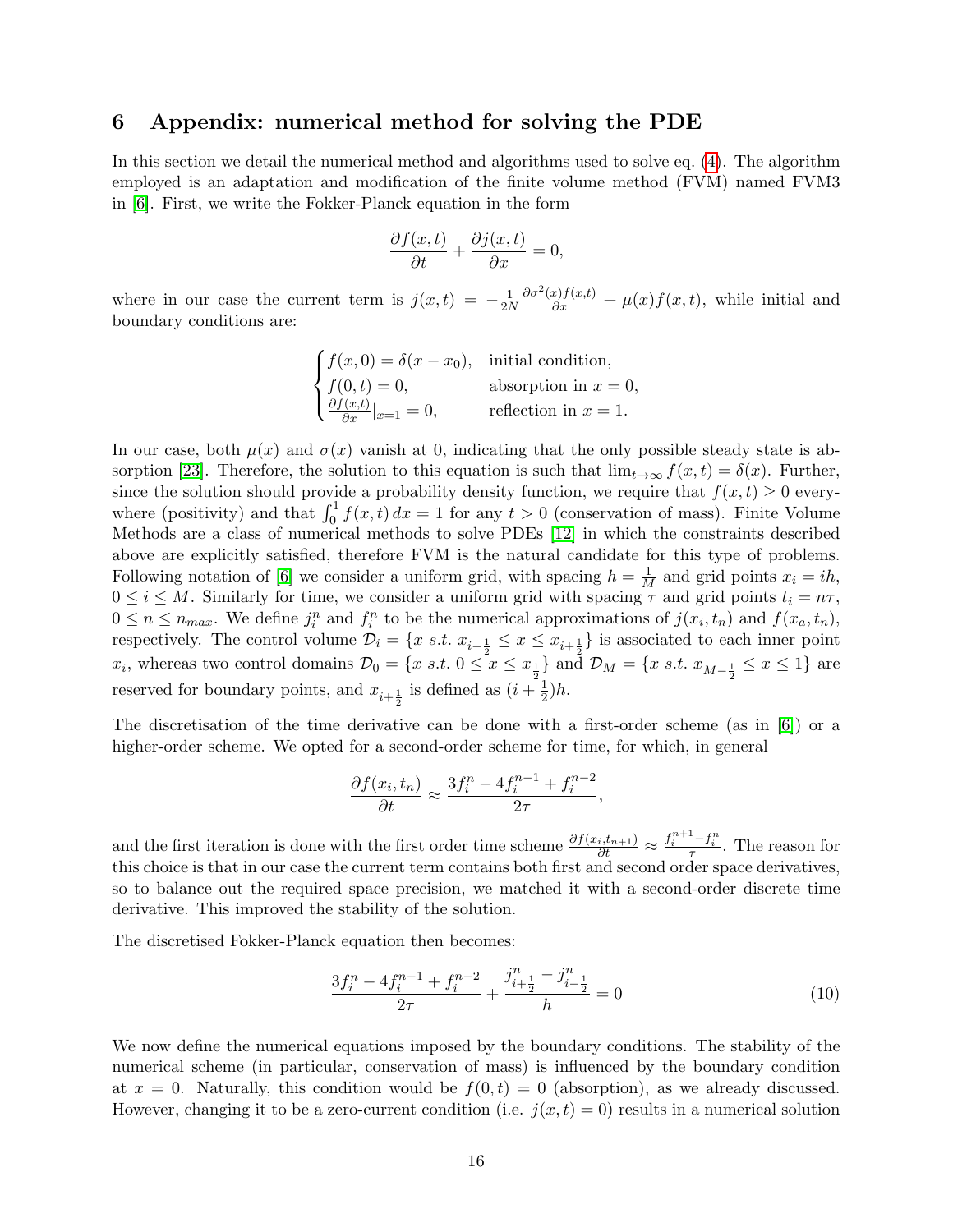that is more stable. This change of condition does not influence the solution, as the discretised process is never evaluated at  $x = 0$ . Therefore, we use the following boundary conditions:

$$
j(0,t) = j(1,t) = 0,\t(11)
$$

which translates to:

<span id="page-17-0"></span>
$$
\frac{3f_i^n - 4f_i^{n-1} + f_i^{n-2}}{2\tau} + \frac{j\frac{1}{2}}{h/2} = 0, \quad \frac{3f_i^n - 4f_i^{n-1} + f_i^{n-2}}{2\tau} - \frac{j_{M-\frac{1}{2}}^n}{h/2} = 0.
$$
 (12)

The difference between instances of FVMs is how the current term is discretised. In [\[6\]](#page-19-7), several different schemes are explored. In particular, the FVM that performed better was the so-called central scheme FVM, in which rather than discretise each component of the current term, we discretise the current as a whole, as follows:

$$
j_{i+\frac{1}{2}}^n = -\frac{1}{2N} \frac{\sigma^2(x_{i+1}) f_{i+1}^n - \sigma^2(x_i) f_i^n}{h} + \frac{\mu(x_{i+1}) f_{i+1}^n - \mu(x_i) f_i^n}{2},
$$
\n(13)

where  $\sigma^2(x_i) = a(x_i) + \gamma x_i$  and  $\mu(x_i) = a(x_i) - \gamma x_i$ .

The discretised PDE then becomes:

$$
\frac{3f_i^n - 4f_i^{n-1} + f_i^{n-2}}{2\tau} - \frac{1}{2N} \frac{\sigma^2 (x_{i+1})f_{i+1}^n - \sigma^2 (x_i)f_i^n}{h^2} + \frac{\mu(x_{i+1})f_{i+1}^n - \mu(x_i)f_i^n}{2h} + \frac{1}{2N} \frac{\sigma^2 (x_i)f_i^n + \sigma^2 (x_{i-1})f_{i-1}^n}{h^2} + \frac{\mu(x_i)f_i^n - \mu(x_{i-1})f_{i-1}^n}{2h} = 0,
$$
\n(14)

with the boundary conditions [\(12\)](#page-17-0). Note that this is an implicit scheme, that requires at each time-step to invert a matrix of size  $M \times M$ .

The initial condition  $f(x, 0) = \delta(x - x_0)$  is approximated by a Normal distribution  $f(x, 0) \approx$  $\mathcal{N}(x_0, \tilde{\sigma})$  with  $\tilde{\sigma} \ll 1$ . The stability of the solution with respect to the variance  $\tilde{\sigma}$  is discussed in [\[6\]](#page-19-7), and we have chosen  $\tilde{\sigma} = h^2$ . The mismatch that can be seen in figures [6](#page-10-0) and [7](#page-10-1) at 0 is due to the fact that the algorithm cannot reproduce a  $\delta$  in 0, and should not be considered a problem, as the mass outside of 0 is correctly computed by the numerical solver. To test whether absorption at 0 could have been a problem for the solver, we repeated the calculation allowing for a small re-infection rate at  $0 \epsilon > 0$ , without noticing differences in the results. Our implementation is available online at https://github.com/Fdl1989/PDElimitofepidemics.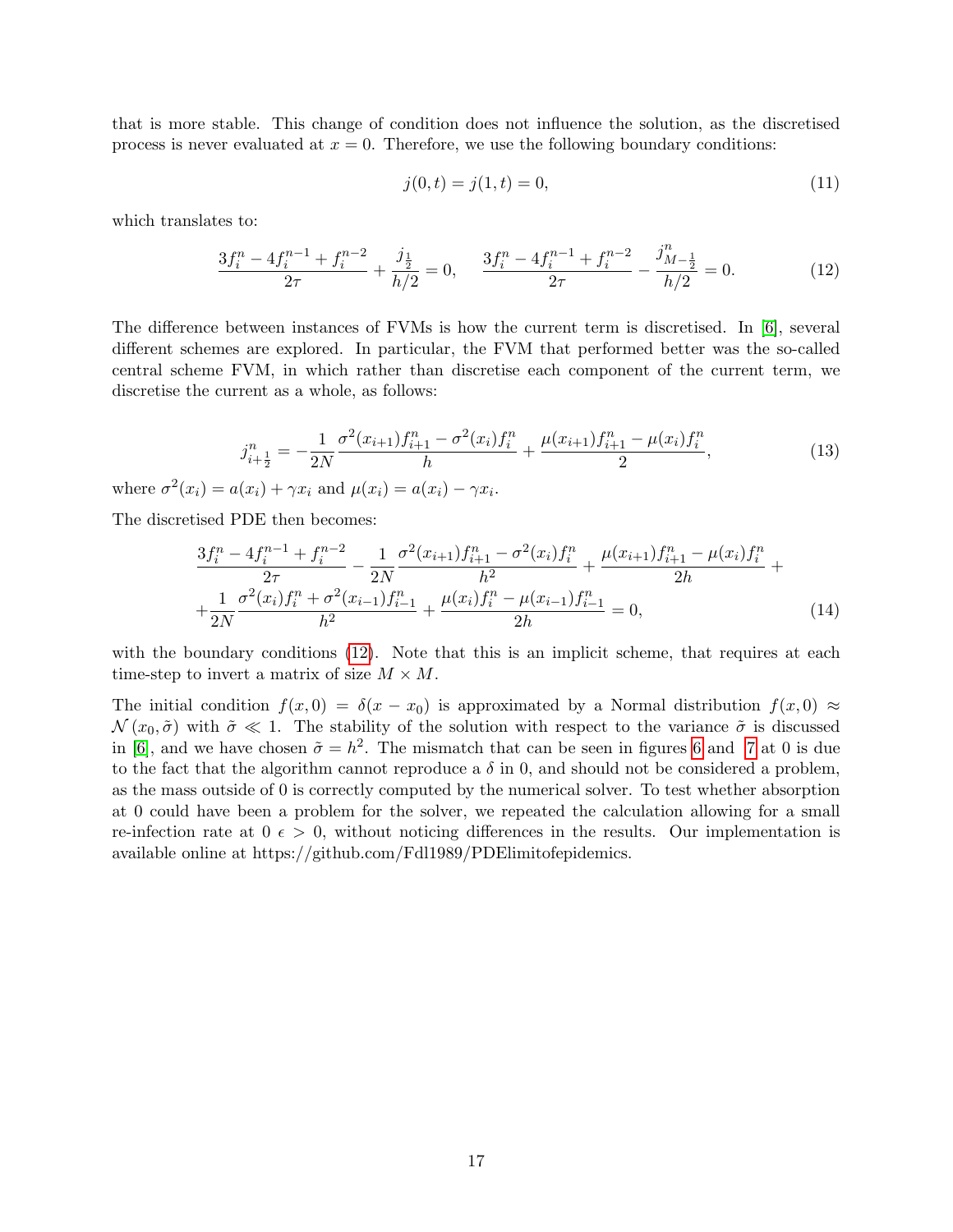# <span id="page-18-2"></span>7 Appendix: universal infection rate curves for Barábasi-Albert networks and lattices

<span id="page-18-0"></span>Below we show evidence that the  $(k, a_k)$  parameters scale favourably with network size and thus satisfy the density-dependent condition.



Figure 11: Same scenario as in figure [3](#page-7-0) but for Barabási-Albert networks using parameter values from the eighth row of Table [\(1\)](#page-5-1). (a) Unscaled  $(k, a_k)$  curves for values of  $N = 10^3, 10^4$  and  $10^5$ . Each curve is obtained by simulating 1000 realisations of the epidemic across 50 realisations of the network; half of the epidemics starting from  $k_0 = 1$ , the other half from  $k_0 = N$ . The inset shows a 30x zoom of the curve produced for  $N = 1000$ . (b) Corresponding scaled  $(k, \frac{a_k}{N})$  curves.

<span id="page-18-1"></span>

Figure 12: Same scenario as in figure [3](#page-7-0) but for 2D lattice with periodic boundary conditions, us-ing parameter values from the tenth row of Table [\(1\)](#page-5-1). (a) Unscaled  $(k, a_k)$  curves for values of  $N =$ , 5041, 10000, 100489. Each curve is obtained by simulating 1000 realisations of the epidemic across 50 realisations of the network; half of the epidemics starting from  $k_0 = 1$ , the other half from  $k_0 = N$ . The inset shows a 30x zoom of curve produced for  $N = 1000$ . (b) Corresponding scaled  $(k, \frac{a_k}{N})$  curves.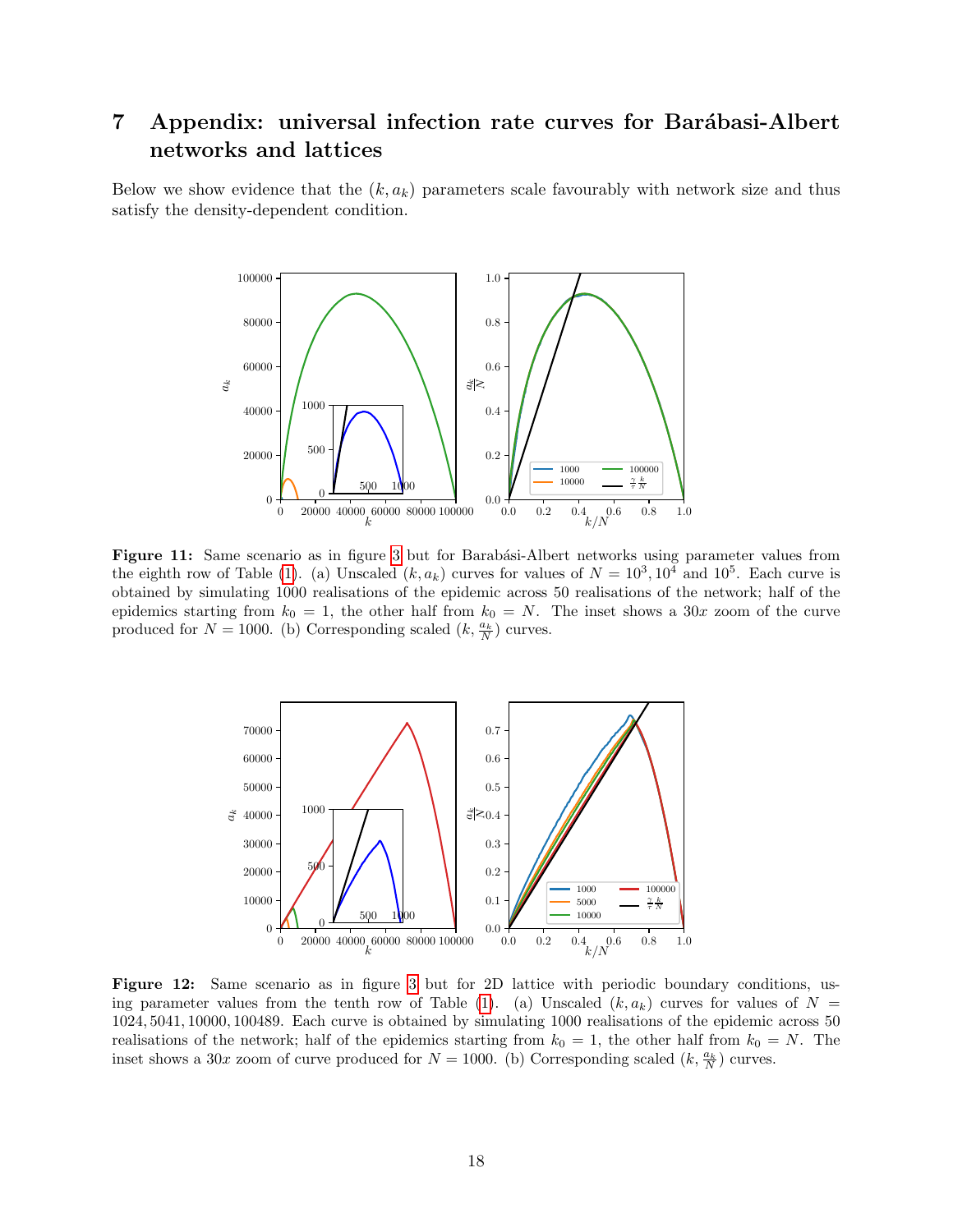# References

- <span id="page-19-12"></span>[1] L. Allen. A primer on stochastic epidemic models: Formulation, numerical simulation, and analysis. Infectious Disease Modelling, 2, 03 2017.
- <span id="page-19-8"></span>[2] R. Applegate. An introduction to population genetics: Theory and application. The Canadian Field-Naturalist, 127:281, 11 2013.
- <span id="page-19-0"></span>[3] F. Brauer and C. Castillo-Chavez. Mathematical Models in Population Biology and Epidemiology. Springer, 2nd edition, 2012.
- <span id="page-19-5"></span>[4] A. Bátkai, A. Havasi, R. Horváth, D. Kunszenti-Kovács, and P. Simon. Pde approximation of large systems of differential equations. Operators and Matrices, 9, 03 2013.
- <span id="page-19-9"></span>[5] E. Cacio, S. E. Cohn, and R. Spigler. Numerical treatment of degenerate diffusion equations via Feller's boundary classification, and applications. Numerical Methods for Partial Differential Equations, 28(3):807–833, may 2012.
- <span id="page-19-7"></span>[6] M. Chen, C. Liu, S. Xu, and X. Yue. Behavior of different numerical schemes for population genetic drift problems. Technical report, 2016.
- <span id="page-19-11"></span>[7] P. Collet, S. Martínez, and J. San Martín. *Quasi-Stationary Distributions: General Results.* 2013.
- <span id="page-19-1"></span>[8] L. Decreusefond, J.-S. Dhersin, P. Moyal, and V. C. Tran. Large Graph Limit for an {SIR} Process in Random Network with Heterogeneous Connectivity. The Annals of Applied Probability, 22(2):541–575, 2012.
- <span id="page-19-2"></span>[9] F. Di Lauro, J.-C. Croix, M. Dashti, L. Berthouze, and I. Z. Kiss. Network Inference from Population-Level Observation of Epidemics. Technical report, 2019.
- <span id="page-19-6"></span>[10] C. Duan, C. Liu, C. Wang, and X. Yue. Numerical complete solution for random genetic drift by energetic variational approach. ESAIM: Mathematical Modelling and Numerical Analysis, 03 2018.
- <span id="page-19-4"></span>[11] S. N. Ethier and T. G. Kurtz. Markov processes: characterization and convergence, volume 282. John Wiley & Sons, 2009.
- <span id="page-19-15"></span>[12] R. Eymard, T. Gallouët, and R.èle Herbin. Finite Volume Methods. In J. L. Lions and Philippe Ciarlet, editors, Solution of Equation in Rn (Part 3), Techniques of Scientific Computing (Part 3), volume 7 of Handbook of Numerical Analysis, pages 713–1020. Elsevier, 2000.
- <span id="page-19-10"></span>[13] W. Feller. Diffusion processes in one dimension. Transactions of the American Mathematical Society, 77(1):1–31, 1954.
- <span id="page-19-3"></span>[14] C. W. Gardiner. *Handbook of stochastic methods for physics, chemistry and the natural sci*ences, volume 13 of Springer Series in Synergetics. Springer-Verlag, Berlin, third edition, 2004.
- <span id="page-19-13"></span>[15] D. T. Gillespie. A general method for numerically simulating the stochastic time evolution of coupled chemical reactions. Journal of Computational Physics, 22(4):403 – 434, 1976.
- <span id="page-19-14"></span>[16] D. T. Gillespie. Exact stochastic simulation of coupled chemical reactions. The Journal of Physical Chemistry, 81(25):2340–2361, 1977.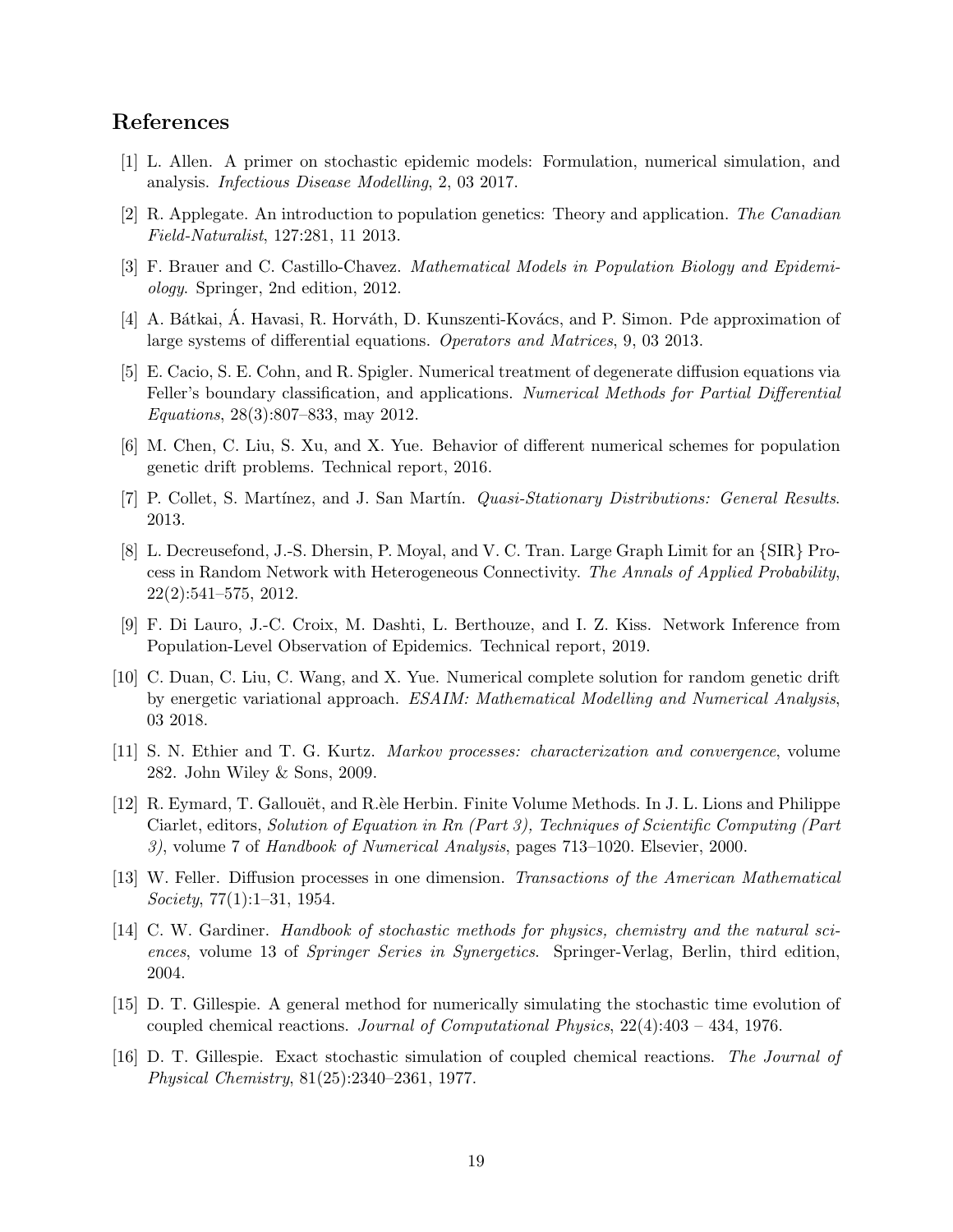- <span id="page-20-13"></span>[17] A. Gray, D. Greenhalgh, L. Hu, X. Mao, and J. Pan. A Stochastic Differential Equation SIS Epidemic Model. SIAM Journal of Applied Mathematics, 71(3):876–902, 2011.
- <span id="page-20-16"></span>[18] P. W. Holland, K. B. Laskey, and S. Leinhardt. Stochastic blockmodels: First steps. Social networks, 5(2):109–137, 1983.
- <span id="page-20-6"></span>[19] S. Janson, M. Luczak, and P. Windridge. Law of large numbers for the {SIR} epidemic on a random graph with given degrees. Random Structures  $\mathcal{B}$  Algorithms, 2014.
- <span id="page-20-8"></span><span id="page-20-3"></span>[20] NG Van Kampen. Stochastic processes in physics and chemistry. North Holland, 2007.
- [21] M. J. Keeling. The effects of local spatial structure on epidemiological invasions. Proceedings of Biological Science, 266, 1999.
- <span id="page-20-0"></span>[22] I. Z. Kiss, J. C. Miller, and P. L. Simon. Mathematics of Epidemics on Networks: from exact to approximate models. Springer, 2017.
- <span id="page-20-11"></span>[23] R. M. Kovacevic. Stochastic contagion models without immunity: their long term behaviour and the optimal level of treatment. Central European Journal of Operations Research, 26(2):395–421, jun 2018.
- <span id="page-20-9"></span>[24] T. G. Kurtz. Solutions of ordinary differential equations as limits of pure jump {M}arkov processes. Journal of applied Probability, 7(1):49–58, 1970.
- <span id="page-20-4"></span>[25] J. Lindquist, J. Ma, P. van den Driessche, and F. H. Willeboordse. Effective degree network disease models. Journal of Mathematical Biology, 62(2):143–164, 2011.
- <span id="page-20-17"></span>[26] L. Ma, Q. Liu, and P. Van Mieghem. Inferring network properties based on the epidemic prevalence. Applied Network Science, 4(1):93, 2019.
- <span id="page-20-12"></span>[27] S. Méléard and D. Villemonais. Quasi-stationary distributions and population processes. Probability Surveys, 9(1):340–410, 2012.
- <span id="page-20-5"></span>[28] J. C. Miller, A. C. Slim, and E. M. Volz. Edge-Based Compartmental Modelling for Infectious Disease Spread. Journal of the Royal Society Interface, 9(70):890–906, 2012.
- <span id="page-20-14"></span>[29] M. Mohammadi and A. Borzì. Analysis of the chang–cooper discretization scheme for a class of fokker–planck equations. Journal of Numerical Mathematics, 23, 09 2015.
- <span id="page-20-15"></span>[30] M. Molloy and B. Reed. The size of the giant component of a random graph with a given degree sequence. Combinatorics probability and computing, 7(3):295–305, 1998.
- <span id="page-20-10"></span>[31] N. Nagy, I. Z. Kiss, and P. L. Simon. Approximate Master Equations for Dynamical Processes on Graphs. Mathematical Modelling for Natural Phenomena, 9(2):43–57, 2014.
- <span id="page-20-2"></span>[32] R. Pastor-Satorras, C. Castellano, P. Van Mieghem, and A. Vespignani. Epidemic processes in complex networks. Rev. Mod. Phys., 87:925, 2015.
- <span id="page-20-1"></span>[33] M. A. Porter and J. P. Gleeson. Dynamical systems on networks. Frontiers in Applied Dynamical Systems: Reviews and Tutorials, 4, 2016.
- <span id="page-20-7"></span>[34] G. Rempala, H. Koeppl, R. Durrett, and H. van der Hofstad. 19w5071 - scaling limits of dynamical processes on random graphs. https://www.birs.ca/events/2019/5-day-workshops/19w5071, 2019.